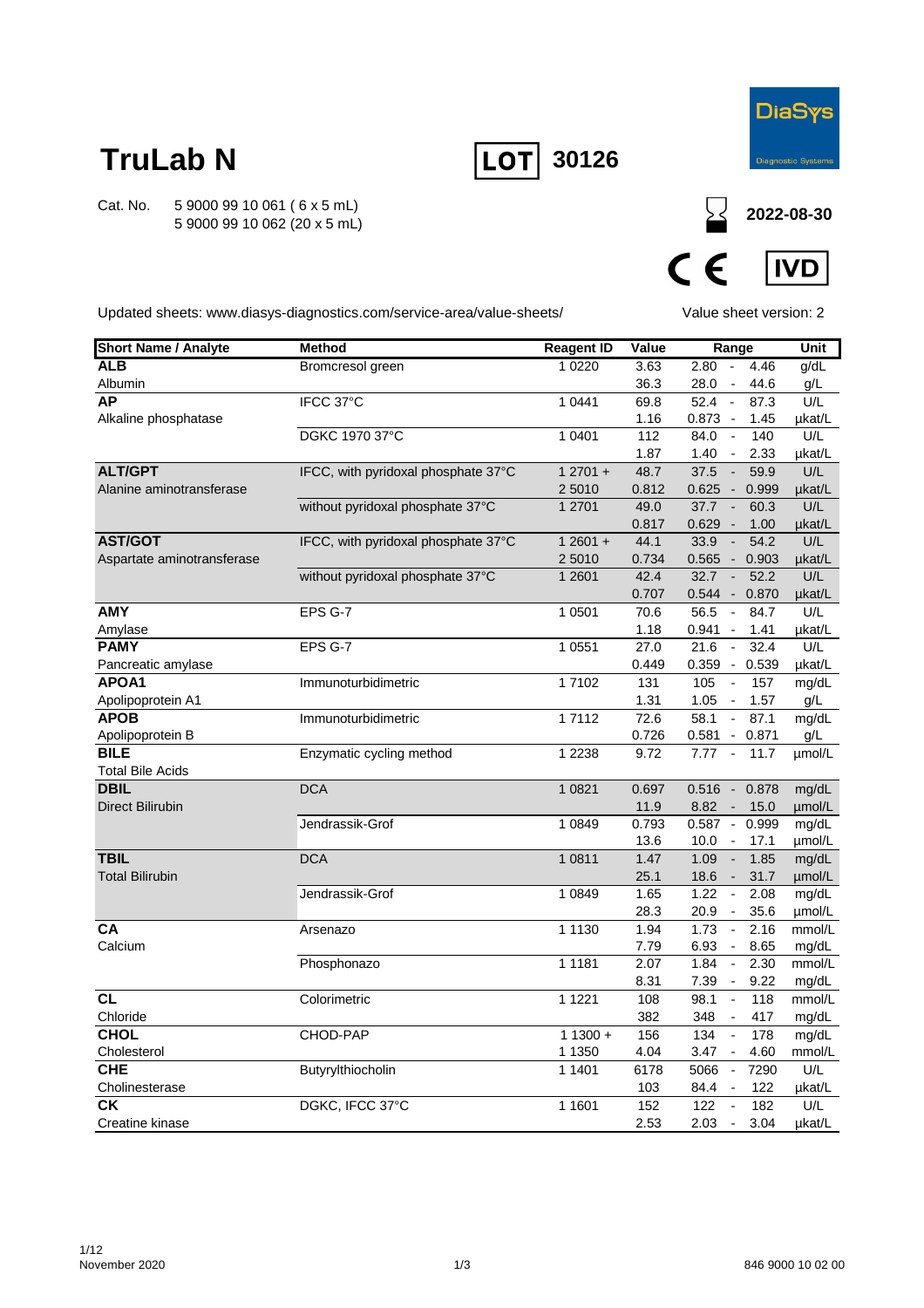

**2022-08-30**

## **TruLab N**

Cat. No. 5 9000 99 10 061 ( 6 x 5 mL) 5 9000 99 10 062 (20 x 5 mL)





Updated sheets: www.diasys-diagnostics.com/service-area/value-sheets/

Value sheet version: 2

| <b>Short Name / Analyte</b>    | <b>Method</b>                   | <b>Reagent ID</b> | Value         | Range                                                                        | Unit            |
|--------------------------------|---------------------------------|-------------------|---------------|------------------------------------------------------------------------------|-----------------|
| <b>CKMB</b>                    | mAK, Immunological method, 37°C | 1 1 6 4 1         | 31.3          | 37.6<br>25.1<br>$\sim$                                                       | U/L             |
| Creatine kinase                |                                 |                   | 0.522         | $0.418 - 0.626$                                                              | µkat/L          |
| <b>CREA</b>                    | Jaffé, without compensation     | 1 1711            | 1.52          | 1.19<br>1.85<br>$\sim$                                                       | mg/dL           |
| Creatinine                     |                                 |                   | 134           | 105<br>164<br>$\sim$                                                         | umol/L          |
|                                | Jaffé, with compensation        | 1 1711            | 1.40          | 1.09<br>1.71<br>$\overline{\phantom{a}}$                                     | mg/dL           |
|                                |                                 |                   | 124           | 96.5<br>151<br>$\sim$                                                        | µmol/L          |
|                                | <b>Enzymatic PAP</b>            | 1 1759            | 1.39          | 1.70<br>1.08<br>$\overline{\phantom{a}}$                                     | mg/dL           |
| <b>GGT</b>                     |                                 |                   | 123           | 95.8<br>150<br>$\overline{\phantom{a}}$                                      | µmol/L          |
| y-Glutamyltransferase          | IFCC, DGKC 1994 37°C            | 1 2 8 0 1         | 26.5          | 20.6<br>32.3<br>$\sim$                                                       | U/L             |
|                                | Szasz 37°C                      | 1 2 8 0 1         | 0.441<br>23.4 | $0.344 - 0.538$<br>18.3<br>$\sim$<br>28.6                                    | µkat/L<br>U/L   |
|                                |                                 |                   | 0.390         | $0.304 - 0.476$                                                              | µkat/L          |
| <b>GLDH</b>                    | DGKC 1970 37°C                  | 1 2 4 1 1         | 15.6          | 12.5<br>18.7<br>$\overline{\phantom{a}}$                                     | U/L             |
| Glutamat dehydrogenase         |                                 |                   | 0.260         | $0.208 - 0.312$                                                              | µkat/L          |
| <b>GLUC</b>                    | GOD-PAP                         | $12500 +$         | 88.7          | 74.5<br>103<br>$\overline{\phantom{a}}$                                      | mg/dL           |
| Glucose                        |                                 | 1 2550            | 4.92          | 4.14<br>5.71<br>$\sim$                                                       | mmol/L          |
|                                | HK/G6P-DH                       | 1 2 5 1 1         | 87.5          | 73.5<br>102<br>$\sim$                                                        | mg/dL           |
|                                |                                 |                   | 4.86          | 4.08<br>5.63<br>$\overline{\phantom{a}}$                                     | mmol/L          |
|                                | Gluc-DH                         | 1 2531            | 87.4          | 73.4<br>$\sim$<br>101                                                        | mg/dL           |
|                                |                                 |                   | 4.85          | $4.07 -$<br>5.63                                                             | mmol/L          |
| <b>HBDH</b>                    | DGKC 37°C                       | 1 3 2 0 1         | 120           | 96.0<br>144<br>$\overline{\phantom{a}}$                                      | U/L             |
| α-Hydroxybutyrate dehydro.     |                                 |                   | 2.00          | 1.60<br>2.40<br>$\sim$                                                       | µkat/L          |
| <b>HDLC</b><br>HDL-Cholesterol | Immunoinhibition                | 1 3 5 2 1         | 45.3          | 51.6<br>39.0<br>$\overline{\phantom{a}}$                                     | mg/dL           |
|                                | Direct, colorimetric            | 1 3561            | 1.17<br>50.9  | 1.01<br>1.34<br>$\sim$<br>43.8<br>58.0<br>$\overline{\phantom{a}}$           | mmol/L<br>mg/dL |
|                                |                                 |                   | 1.32          | 1.13<br>1.50<br>$\overline{\phantom{a}}$                                     | mmol/L          |
| <b>HBUT</b>                    | β-HBDH / Diaphorase 37°C        | 1 3701            | 0.294         | $0.235 - 0.353$                                                              | mmol/L          |
| β-Hydroxybutyrate              |                                 |                   | 3.06          | 2.45<br>3.67<br>$\sim$                                                       | mg/dL           |
|                                | β-HBDH 37°C                     | 1 3711            | 0.331         | $0.265 -$<br>0.397                                                           | mmol/L          |
|                                |                                 |                   | 3.45          | 2.76<br>4.13<br>$\sim$                                                       | mg/dL           |
| <b>IgA</b>                     | Immunoturbidimetric             | 17202             | 183           | 227<br>139<br>$\blacksquare$                                                 | mg/dL           |
| Immunoglobulin A               |                                 |                   | 1.83          | 1.39<br>2.27<br>$\overline{\phantom{a}}$                                     | g/L             |
| <b>IgE</b>                     | Immunoturbidimetric             | 17239             | 91.7          | 73.4<br>110<br>$\overline{\phantom{a}}$                                      | IU/mL           |
| Immunoglobulin E               |                                 |                   | 220           | 176<br>264<br>$\overline{\phantom{a}}$                                       | ng/mL           |
| <b>IgG</b>                     | Immunoturbidimetric             | 17212             | 874           | 699<br>1049<br>$\overline{\phantom{a}}$                                      | mg/dL           |
| Immunoglobulin G<br><b>IgM</b> |                                 | 17222             | 8.74<br>82.7  | 10.5<br>6.99<br>$\overline{\phantom{a}}$<br>59.5<br>$\overline{\phantom{a}}$ | g/L             |
| Immunoglobulin M               | Immunoturbidimetric             |                   | 0.827         | 106<br>$0.595 -$<br>1.06                                                     | mg/dL<br>g/L    |
| FE                             | Ferene                          | 1 1911            | 80.7          | 69.4<br>$\mathcal{L}_{\mathcal{A}}$<br>92.0                                  | µg/dL           |
| Iron                           |                                 |                   | 14.5          | 16.5<br>$12.4 -$                                                             | µmol/L          |
| <b>LACT</b>                    | LDH UV                          | 1 4001            | 11.4          | 9.01<br>13.8<br>$\sim$                                                       | mg/dL           |
| Lactate                        |                                 |                   | 1.27          | $1.000 -$<br>1.53                                                            | mmol/L          |
| <b>LDH</b>                     | IFCC, DGKC 1994 37°C            | 1 4 2 1 1         | 144           | 118<br>170<br>$\overline{\phantom{a}}$                                       | U/L             |
| Lactate dehydrogenase          |                                 |                   | 2.39          | 1.96<br>2.83<br>$\overline{\phantom{a}}$                                     | µkat/L          |
|                                | DGKC opt. 1970 37°C             | 1 4 2 0 1         | 233           | 191<br>274<br>$\overline{\phantom{a}}$                                       | U/L             |
|                                |                                 |                   | 3.88          | 4.57<br>3.18<br>$\overline{\phantom{a}}$                                     | µkat/L          |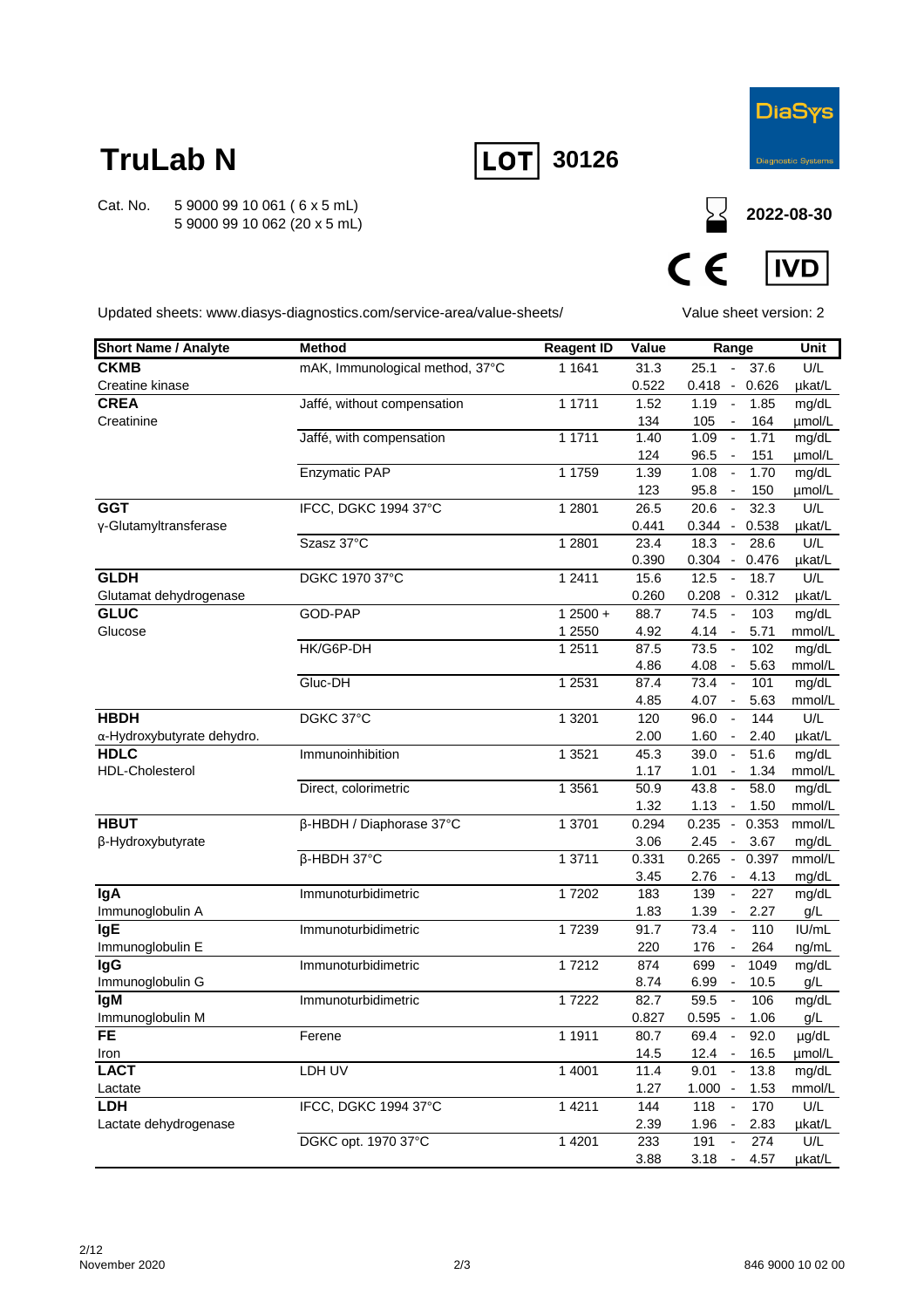

**2022-08-30**

## **TruLab N**

Cat. No. 5 9000 99 10 061 ( 6 x 5 mL) 5 9000 99 10 062 (20 x 5 mL)





Updated sheets: www.diasys-diagnostics.com/service-area/value-sheets/

Value sheet version: 2

| <b>Short Name / Analyte</b> | <b>Method</b>                   | <b>Reagent ID</b> | Value | Range                                    | <b>Unit</b> |
|-----------------------------|---------------------------------|-------------------|-------|------------------------------------------|-------------|
| <b>LDLC</b>                 | Homogenous Select, TruCal Lipid | 1 4 1 2 1         | 84.7  | 72.8<br>96.6<br>$\sim$                   | mg/dL       |
| LDL-Cholesterol             |                                 |                   | 2.19  | 1.88<br>2.50<br>$\sim$                   | mmol/L      |
|                             | Direct, colorimetric            | 1 4 1 3 1         | 83.3  | 71.6<br>95.0<br>$\sim$                   | mg/dL       |
|                             |                                 |                   | 2.15  | 1.85<br>2.46<br>$\sim$                   | mmol/L      |
| <b>LPS</b>                  | Colorimetric                    | 1 4 3 2 1         | 51.0  | 40.8<br>61.2<br>$\sim$                   | U/L         |
| Lipase                      |                                 |                   | 0.850 | $0.680 -$<br>1.02                        | µkat/L      |
| <b>MG</b>                   | Xylidyl blue                    | 1 4 6 1 0         | 0.814 | 0.684 - 0.944                            | mmol/L      |
| Magnesium                   |                                 |                   | 1.98  | 1.66<br>2.30<br>$\sim$                   | mg/dL       |
| <b>PL</b>                   | Enzymatic                       | 15741             | 175   | 210<br>140<br>$\mathbb{Z}$               | mg/dL       |
| Phospholipids               |                                 |                   | 2.26  | 1.80<br>2.71<br>$\sim$                   | mmol/L      |
| PO <sub>3</sub>             | Molybdate UV, substrate start   | 15211             | 2.93  | 2.40<br>$\sim$<br>3.46                   | mg/dL       |
| Phosphorus                  |                                 |                   | 0.945 | $0.775 -$<br>1.12                        | mmol/L      |
|                             | Molybdate UV, sample start      | 15211             | 2.89  | 2.37<br>$\sim$<br>3.41                   | mg/dL       |
|                             |                                 |                   | 0.933 | $0.765 -$<br>1.10                        | mmol/L      |
| $\overline{\mathsf{K}}$     | Enzymatic                       | 1 5 2 2 1         | 3.89  | 3.54<br>4.24<br>$\overline{\phantom{a}}$ | mmol/L      |
| Potassium                   |                                 |                   | 15.2  | 13.8<br>16.6<br>$\sim$                   | mg/dL       |
| <b>Na</b>                   | Enzymatic                       | 1 4808            | 131   | 124<br>139<br>$\overline{\phantom{a}}$   | mmol/L      |
| Sodium                      |                                 |                   | 302   | 284<br>320                               | mg/dL       |
| <b>TP</b>                   | Biuret, without sample blank    | 1 2 3 1 1         | 6.53  | 5.81<br>7.25<br>$\overline{\phantom{a}}$ | g/dL        |
| <b>Total Protein</b>        |                                 |                   | 65.3  | 58.1<br>72.5<br>$\blacksquare$           | g/L         |
|                             | Biuret, with sample blank       | 1 2 3 1 1         | 5.85  | 5.21<br>6.49<br>$\mathbb{Z}^2$           | g/dL        |
|                             |                                 |                   | 58.5  | 52.1<br>64.9<br>$\blacksquare$           | g/L         |
| <b>TRF</b>                  | Immunoturbidimetric             | 17252             | 227   | 182<br>272<br>$\overline{\phantom{a}}$   | mg/dL       |
| Transferrin                 |                                 |                   | 2.27  | 1.82<br>2.72<br>$\sim$                   | g/L         |
| <b>TRIG</b>                 | GPO-PAP                         | 15760             | 94.8  | 77.7<br>112<br>$\sim$                    | mg/dL       |
| Triglycerides               |                                 | 15710             | 1.07  | $0.875 -$<br>1.26                        | mmol/L      |
| <b>UIBC</b>                 | Ferene                          | 1 1 9 2 1         | 226   | 181<br>271<br>$\overline{\phantom{a}}$   | µg/dL       |
| Unsat. Iron Binding Cap.    |                                 |                   | 40.5  | 32.4<br>48.6<br>$\overline{\phantom{a}}$ | µmol/L      |
|                             | For reagent lots $\geq$ 29398   | 1 1921            | 258   | 206<br>310<br>$\sim$                     | µg/dL       |
|                             |                                 |                   | 46.2  | 37.0<br>55.4<br>$\sim$                   | µmol/L      |
| <b>UREA</b>                 | Urease UV                       | 1 3 1 0 1         | 35.7  | 27.9<br>43.6<br>$\sim$                   | mg/dL       |
| Urea                        |                                 |                   | 5.95  | 4.64<br>7.26<br>$\sim$                   | mmol/L      |
|                             | Colorimetric, Berthelot         | 1 3 1 1 5         | 35.5  | 27.7<br>43.4<br>$\overline{\phantom{a}}$ | mg/dL       |
|                             |                                 |                   | 5.92  | 4.62<br>7.22<br>$\overline{\phantom{a}}$ | mmol/L      |
| <b>UA</b>                   | <b>TBHBA</b>                    | 1 3021            | 5.08  | 4.37<br>5.79<br>$\overline{\phantom{a}}$ | mg/dL       |
| Uric Acid                   | <b>TOOS</b>                     |                   | 302   | 260<br>344                               | µmol/L      |
|                             |                                 | 1 3001            | 4.99  | 4.29<br>5.69<br>$\overline{\phantom{a}}$ | mg/dL       |
|                             |                                 |                   | 297   | 255<br>338<br>$\overline{\phantom{a}}$   | umol/L      |



DiaSys Diagnostic Systems GmbH Alte Strasse 9 65558 Holzheim Germany www.diasys-diagnostics.com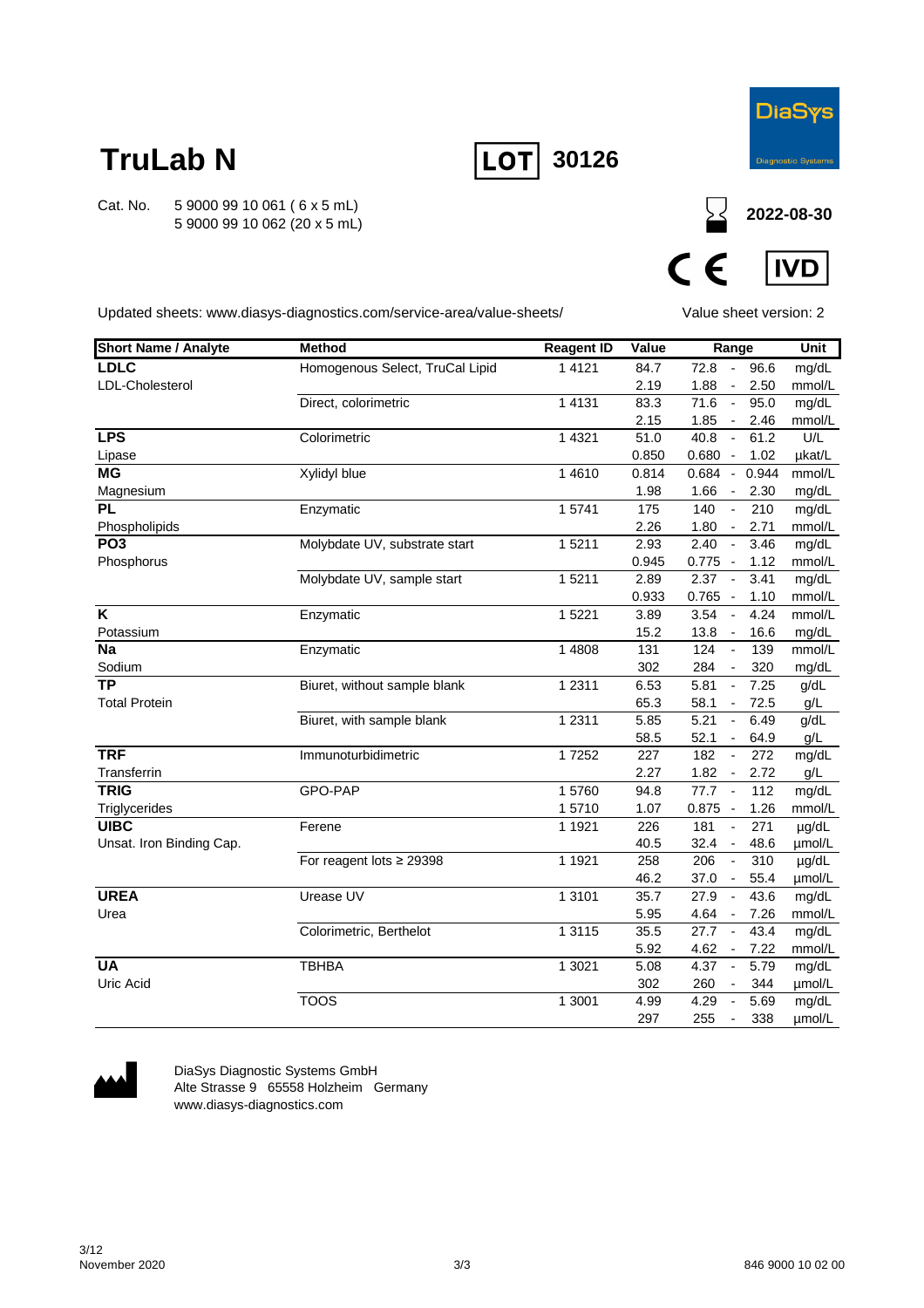

**TruLab N LOT** 30126

Cat. No. 5 9000 99 10 061 ( 6 x 5 mL) 5 9000 99 10 062 (20 x 5 mL)



Updated sheets: www.diasys-diagnostics.com/service-area/value-sheets/ Value sheet version: 2

**2022-08-30**



| <b>Short Name / Analyte</b> | <b>Method</b> | <b>Reagent ID</b> | Value |               | Range           |      | Unit   |
|-----------------------------|---------------|-------------------|-------|---------------|-----------------|------|--------|
| <b>GLUC</b>                 | Amperometric  | <b>Biosensor</b>  | 94.6  | 79.5 -        |                 | 110  | mg/dL  |
| Glucose                     |               |                   | 5.25  | 4.41          | $\sim$ 10 $\pm$ | 6.09 | mmol/L |
| <b>LACT</b>                 | Amperometric  | Biosensor         | 13.5  | $10.7 - 16.3$ |                 |      | mg/dL  |
| Lactate                     |               |                   | 1.50  | 1.18          | $\sim$          | 1.81 | mmol/L |



DiaSys Diagnostic Systems GmbH Alte Strasse 9 65558 Holzheim Germany www.diasys-diagnostics.com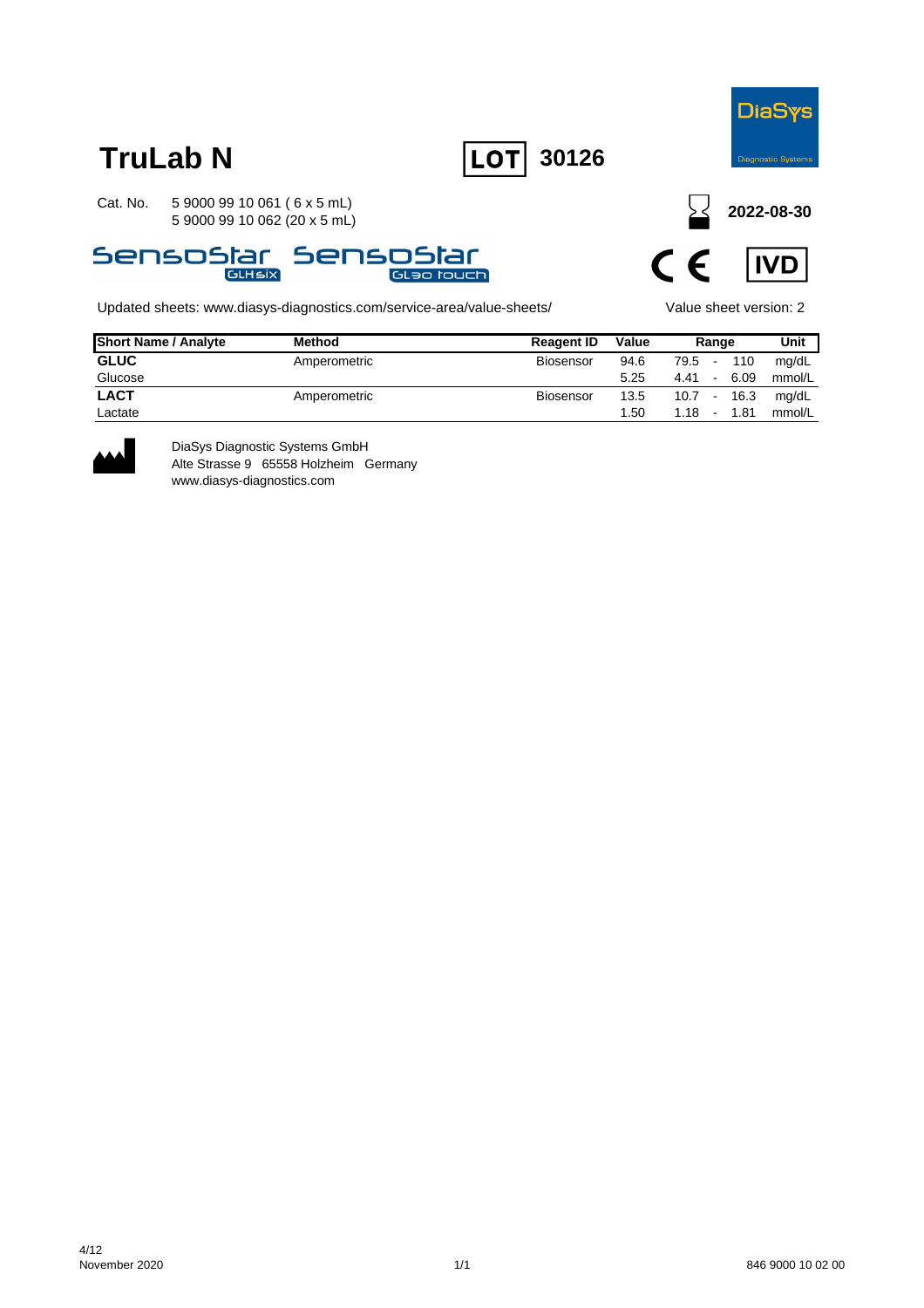



Cat. No. 5 9000 99 10 061 ( 6 x 5 mL) 5 9000 99 10 062 (20 x 5 mL)

### **respons®910**



| <b>Short Name / Analyte</b>    | <b>Method</b>                       | <b>Reagent ID</b> | Value | Range                                                      | Unit   |
|--------------------------------|-------------------------------------|-------------------|-------|------------------------------------------------------------|--------|
| <b>ALB</b>                     | Bromcresol green                    | 1 0 2 2 0         | 3.63  | 2.80<br>$\overline{\phantom{a}}$<br>4.46                   | g/dL   |
| Albumin                        |                                     |                   | 36.3  | 28.0 -<br>44.6                                             | g/L    |
| AP                             | IFCC 37°C                           | 1 0 4 4 1         | 69.8  | 52.4<br>87.3<br>$\sim$                                     | U/L    |
| Alkaline phosphatase           |                                     |                   | 1.16  | $0.873 -$<br>1.45                                          | µkat/L |
| <b>ALT/GPT</b>                 | IFCC, with pyridoxal phosphate 37°C | $12701 +$         | 48.7  | 37.5<br>59.9<br>$\sim$                                     | U/L    |
| Alanine aminotransferase       |                                     | 2 5 0 1 0         | 0.812 | $0.625 - 0.999$                                            | µkat/L |
|                                | without pyridoxal phosphate 37°C    | 1 2701            | 49.0  | 37.7<br>60.3<br>$\overline{\phantom{a}}$                   | U/L    |
|                                |                                     |                   | 0.817 | $0.629 -$<br>1.00                                          | µkat/L |
| <b>AST/GOT</b>                 | IFCC, with pyridoxal phosphate 37°C | $12601 +$         | 44.1  | 33.9<br>54.2<br>$\overline{\phantom{a}}$                   | U/L    |
| Aspartate aminotransferase     |                                     | 2 5010            | 0.734 | $0.565 -$<br>0.903                                         | µkat/L |
|                                | without pyridoxal phosphate 37°C    | 1 2601            | 42.4  | $\sim$<br>52.2<br>32.7                                     | U/L    |
|                                |                                     |                   | 0.707 | $0.544 - 0.870$                                            | µkat/L |
| <b>AMY</b>                     | EPS G-7                             | 1 0501            | 70.6  | 56.5<br>84.7<br>$\overline{\phantom{a}}$                   | U/L    |
| Amylase                        |                                     |                   | 1.18  | $0.941 -$<br>1.41                                          | µkat/L |
| <b>PAMY</b>                    | EPS G-7                             | 1 0551            | 27.0  | 21.6<br>32.4<br>$\overline{\phantom{a}}$                   | U/L    |
| Pancreatic amylase             |                                     |                   | 0.449 | $0.359 - 0.539$                                            | µkat/L |
| APOA1                          | Immunoturbidimetric                 | 17102             | 131   | 105<br>$\blacksquare$<br>157                               | mg/dL  |
| Apolipoprotein A1              |                                     |                   | 1.31  | $1.05 -$<br>1.57                                           | g/L    |
| <b>APOB</b>                    | Immunoturbidimetric                 | 17112             | 72.6  | 58.1<br>$\sim$<br>87.1                                     | mg/dL  |
| Apolipoprotein B               |                                     |                   | 0.726 | $0.581 - 0.871$                                            | g/L    |
| <b>BILE</b>                    | Enzymatic cycling method            | 1 2 2 3 8         | 9.72  | $7.77 -$<br>11.7                                           | µmol/L |
| <b>Total Bile Acids</b>        |                                     |                   |       |                                                            |        |
| <b>DBIL</b>                    | <b>DCA</b>                          | 1 0 8 2 1         | 0.697 | $0.516 - 0.878$                                            | mg/dL  |
| <b>Direct Bilirubin</b>        |                                     |                   | 11.9  | 8.82<br>15.0<br>$\sim$                                     | µmol/L |
| <b>TBIL</b>                    | <b>DCA</b>                          | 1 0811            | 1.47  | 1.09<br>1.85<br>$\overline{\phantom{a}}$                   | mg/dL  |
| <b>Total Bilirubin</b>         |                                     |                   | 25.1  | $18.6 -$<br>31.7                                           | µmol/L |
| CА                             | Phosphonazo                         | 1 1 1 8 1         | 2.07  | 1.84<br>$\overline{\phantom{a}}$<br>2.30                   | mmol/L |
| Calcium                        |                                     |                   | 8.31  | 7.39<br>9.22<br>$\sim$                                     | mg/dL  |
| СL                             | Colorimetric                        | 1 1 2 2 1         | 108   | 98.1<br>118<br>$\overline{\phantom{a}}$                    | mmol/L |
| Chloride                       |                                     |                   | 382   | 348<br>417                                                 | mg/dL  |
| <b>CHOL</b>                    | CHOD-PAP                            | 1 1300            | 156   | $\Box$<br>134<br>178                                       | mg/dL  |
| Cholesterol                    |                                     |                   | 4.04  | $3.47 -$<br>4.60                                           | mmol/L |
| <b>CHE</b>                     | Butyrylthiocholin                   | 1 1401            | 6178  | 5066<br>7290<br>$\sim$                                     | U/L    |
| Cholinesterase                 |                                     |                   | 103   | 84.4<br>122<br>$\sim$                                      | µkat/L |
| СK                             | DGKC, IFCC 37°C                     | 1 1601            | 152   | 122<br>182                                                 | U/L    |
|                                |                                     |                   |       | $\overline{\phantom{a}}$                                   |        |
| Creatine kinase<br><b>CKMB</b> |                                     | 1 1 6 4 1         | 2.53  | 2.03<br>3.04<br>$\overline{\phantom{a}}$<br>$\blacksquare$ | µkat/L |
|                                | mAK, Immunological method, 37°C     |                   | 31.3  | 37.6<br>25.1                                               | U/L    |
| Creatine kinase                |                                     |                   | 0.522 | $0.418 - 0.626$                                            | µkat/L |
| <b>CREA</b>                    | Jaffé, without compensation         | 1 1711            | 1.52  | 1.19<br>$\overline{\phantom{a}}$<br>1.85                   | mg/dL  |
| Creatinine                     |                                     |                   | 134   | 105<br>164                                                 | µmol/L |
|                                | Jaffé, with compensation            | 1 1711            | 1.40  | 1.71<br>1.09<br>$\sim$                                     | mg/dL  |
|                                |                                     |                   | 124   | 96.5<br>151<br>$\sim$                                      | µmol/L |
|                                | <b>Enzymatic PAP</b>                | 1 1759            | 1.39  | 1.08<br>1.70                                               | mg/dL  |
|                                |                                     |                   | 123   | 95.8 - 150                                                 | µmol/L |
| <b>GGT</b>                     | IFCC, DGKC 1994 37°C                | 1 2 8 0 1         | 26.5  | 32.3<br>20.6<br>$\sim$                                     | U/L    |
| γ-Glutamyltransferase          |                                     |                   | 0.441 | $0.344 - 0.538$                                            | µkat/L |
| <b>GLUC</b>                    | GOD-PAP                             | 1 2500            | 88.7  | $74.5 -$<br>103                                            | mg/dL  |
| Glucose                        |                                     |                   | 4.92  | $4.14 -$<br>5.71                                           | mmol/L |
|                                | HK/G6P-DH                           | 1 2511            | 87.5  | 73.5<br>102<br>$\overline{\phantom{a}}$                    | mg/dL  |
|                                |                                     |                   | 4.86  | 4.08<br>$\sim$<br>5.63                                     | mmol/L |
| <b>HDLC</b>                    | Immunoinhibition                    | 1 3 5 2 1         | 45.3  | 39.0<br>$\overline{\phantom{a}}$<br>51.6                   | mg/dL  |
| HDL-Cholesterol                |                                     |                   | 1.17  | 1.01<br>1.34<br>$\sim$                                     | mmol/L |
|                                | Direct, colorimetric                | 1 3 5 6 1         | 50.9  | $\sim$<br>43.8<br>58.0                                     | mg/dL  |
|                                |                                     |                   | 1.32  | $1.13 - 1.50$                                              | mmol/L |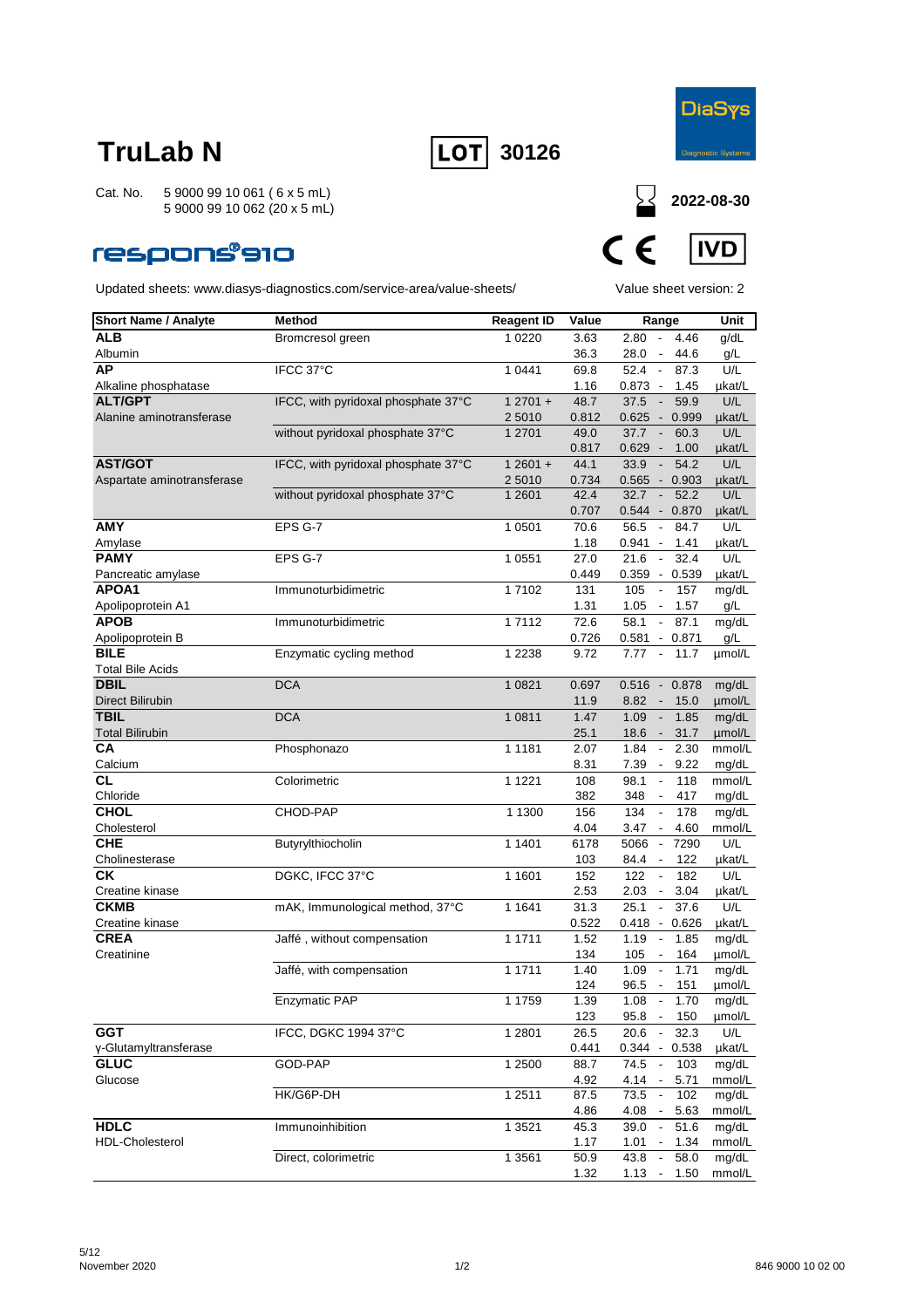



**2022-08-30**

**IVD** 

 $\boldsymbol{\epsilon}$ 

 $\epsilon$ 

Cat. No. 5 9000 99 10 061 ( 6 x 5 mL) 5 9000 99 10 062 (20 x 5 mL)

### respons®910

Updated sheets: www.diasys-diagnostics.com/service-area/value-sheets/ Value sheet version: 2

| <b>Short Name / Analyte</b>      | <b>Method</b>                   | <b>Reagent ID</b> | Value        | Range                                                      |              | Unit            |
|----------------------------------|---------------------------------|-------------------|--------------|------------------------------------------------------------|--------------|-----------------|
| <b>HBUT</b>                      | β-HBDH / Diaphorase 37°C        | 1 3701            | 0.294        | 0.235                                                      | $-0.353$     | mmol/L          |
| β-Hydroxybutyrate                |                                 |                   | 3.06         | 2.45<br>$\blacksquare$                                     | 3.67         | mg/dL           |
|                                  | β-HBDH 37°C                     | 1 3711            | 0.331        | $0.265 -$                                                  | 0.397        | mmol/L          |
|                                  |                                 |                   | 3.45         | 2.76<br>$\overline{\phantom{a}}$                           | 4.13         | mg/dL           |
| lgA                              | Immunoturbidimetric             | 17202             | 183          | 139<br>$\overline{\phantom{a}}$                            | 227          | mg/dL           |
| Immunoglobulin A                 |                                 |                   | 1.83         | 1.39<br>$\blacksquare$                                     | 2.27         | g/L             |
| lgE                              | Immunoturbidimetric             | 17239             | 91.7         | 73.4<br>$\blacksquare$                                     | 110          | IU/mL           |
| Immunoglobulin E                 |                                 |                   | 220          | 176<br>$\overline{\phantom{a}}$                            | 264          | ng/mL           |
| lgG                              | Immunoturbidimetric             | 17212             | 874          | 699<br>$\Box$                                              | 1049         | mg/dL           |
| Immunoglobulin G                 |                                 |                   | 8.74         | 6.99<br>$\overline{\phantom{a}}$                           | 10.5         | g/L             |
| <b>IgM</b>                       | Immunoturbidimetric             | 17222             | 82.7         | 59.5<br>$\overline{\phantom{a}}$                           | 106          | mg/dL           |
| Immunoglobulin M                 |                                 |                   | 0.827        | 0.595<br>$\overline{\phantom{a}}$                          | 1.06         | g/L             |
| <b>FE</b>                        | Ferene                          | 1 1911            | 80.7         | 69.4<br>$\overline{\phantom{a}}$                           | 92.0         | µg/dL           |
| Iron                             |                                 |                   | 14.5         | 12.4<br>$\overline{\phantom{a}}$                           | 16.5         | µmol/L          |
| <b>LACT</b>                      | LDH UV                          | 1 4001            | 11.4         | 9.01<br>$\overline{\phantom{a}}$                           | 13.8         | mg/dL           |
| Lactate                          |                                 |                   | 1.27         | $1.000 -$                                                  | 1.53         | mmol/L          |
| LDH                              | IFCC, DGKC 1994 37°C            | 1 4 2 1 1         | 144          | $\overline{\phantom{a}}$<br>118                            | 170          | U/L             |
| Lactate dehydrogenase            |                                 |                   | 2.39         | 1.96<br>$\overline{\phantom{a}}$                           | 2.83         | µkat/L          |
| <b>LDLC</b>                      | Homogenous Select, TruCal Lipid | 1 4 1 2 1         | 84.7         | 72.8<br>$\sim$                                             | 96.6         | mg/dL           |
| LDL-Cholesterol                  |                                 |                   | 2.19         | 1.88<br>$\overline{\phantom{a}}$                           | 2.50         | mmol/L          |
|                                  | Direct, colorimetric            | 1 4 1 3 1         | 83.3         | $\Box$<br>71.6                                             | 95.0         | mg/dL           |
|                                  |                                 |                   | 2.15         | 1.85<br>$\blacksquare$                                     | 2.46         | mmol/L          |
| <b>LPS</b>                       | Colorimetric                    | 1 4 3 2 1         | 51.0         | 40.8<br>$\blacksquare$                                     | 61.2         | U/L             |
| Lipase                           |                                 |                   | 0.850        | $0.680 -$                                                  | 1.02         | µkat/L          |
| MG                               | Xylidyl blue                    | 14610             | 0.814        | 0.684<br>$\mathcal{L}_{\mathcal{A}}$                       | 0.944        | mmol/L          |
| Magnesium                        |                                 |                   | 1.98         | 1.66<br>$\overline{\phantom{a}}$                           | 2.30         | mg/dL           |
| PL                               | Enzymatic                       | 15741             | 175          | 140<br>$\blacksquare$                                      | 210          | mg/dL           |
| Phospholipids<br>PO <sub>3</sub> |                                 | 15211             | 2.26<br>2.93 | $\overline{\phantom{a}}$<br>1.80<br>2.40<br>$\blacksquare$ | 2.71<br>3.46 | mmol/L          |
| Phosphorus                       | Molybdate UV                    |                   | 0.945        | $0.775 -$                                                  | 1.12         | mg/dL<br>mmol/L |
| K                                | Enzymatic                       | 1 5 2 2 1         | 3.89         | 3.54<br>$\overline{\phantom{a}}$                           | 4.24         | mmol/L          |
| Potassium                        |                                 |                   | 15.2         | $13.8 -$                                                   | 16.6         | mg/dL           |
| <b>Na</b>                        | Enzymatic                       | 1 4808            | 131          | 124<br>$\overline{\phantom{a}}$                            | 139          | mmol/L          |
| Sodium                           |                                 |                   | 302          | 284<br>$\overline{\phantom{a}}$                            | 320          | mg/dL           |
| TР                               | Biuret, with sample blank       | 1 2 3 1 1         | 5.85         | 5.21<br>$\overline{\phantom{a}}$                           | 6.49         | g/dL            |
| <b>Total Protein</b>             |                                 |                   | 58.5         | 52.1<br>$\overline{\phantom{a}}$                           | 64.9         | g/L             |
| TRF                              | Immunoturbidimetric             | 17252             | 227          | 182<br>$\overline{\phantom{a}}$                            | 272          | mg/dL           |
| Transferrin                      |                                 |                   | 2.27         | 1.82<br>$\blacksquare$                                     | 2.72         | g/L             |
| <b>TRIG</b>                      | GPO-PAP                         | 15710             | 94.8         | 77.7<br>$\overline{\phantom{a}}$                           | 112          | mg/dL           |
| Triglycerides                    |                                 |                   | 1.07         | $0.875 -$                                                  | 1.26         | mmol/L          |
| <b>UIBC</b>                      | Ferene                          | 1 1921            | 226          | 181<br>$\overline{\phantom{a}}$                            | 271          | µg/dL           |
| Unsat.Iron Binding Cap.          |                                 |                   | 40.5         | 32.4<br>$\overline{\phantom{a}}$                           | 48.6         | µmol/L          |
|                                  | For reagent lots $\geq$ 29398   | 1 1921            | 258          | 206<br>$\overline{\phantom{a}}$                            | 310          | $\mu$ g/dL      |
|                                  |                                 |                   | 46.2         | 37.0<br>$\overline{\phantom{a}}$                           | 55.4         | umol/L          |
| <b>UREA</b>                      | Urease UV                       | 1 3 1 0 1         | 35.7         | 27.9<br>$\blacksquare$                                     | 43.6         | mg/dL           |
| Urea                             |                                 |                   | 5.95         | 4.64<br>$\overline{\phantom{a}}$                           | 7.26         | mmol/L          |
| <b>UA</b>                        | <b>TOOS</b>                     | 1 3001            | 4.99         | 4.29<br>$\sim$                                             | 5.69         | mg/dL           |



DiaSys Diagnostic Systems GmbH Alte Strasse 9 65558 Holzheim Germany

www.diasys-diagnostics.com

Uric Acid 297 255 - 338 µmol/L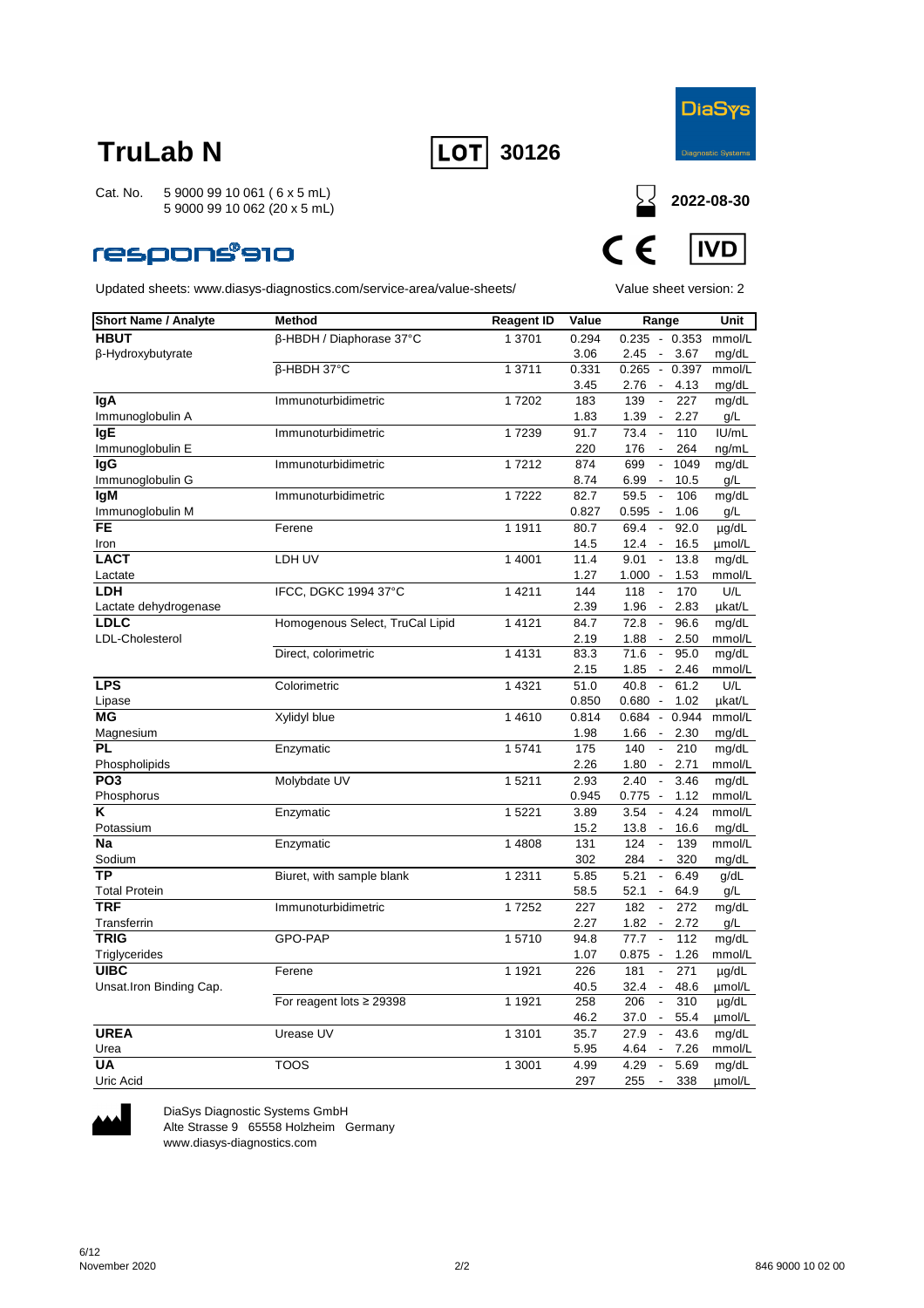



### **respons®s20**



| <b>Short Name / Analyte</b>     | Method                              | <b>Reagent ID</b> | Value             | Range                                                              | 1SD           | Unit            |
|---------------------------------|-------------------------------------|-------------------|-------------------|--------------------------------------------------------------------|---------------|-----------------|
| ALB                             | Bromcresol green                    | 1 0 2 2 0         | $3.\overline{63}$ | $2.80 -$<br>4.46                                                   | 0.278         | g/dL            |
| Albumin                         |                                     |                   | 36.3              | 28.0<br>44.6<br>$\overline{\phantom{a}}$                           | 2.78          | g/L             |
| <b>AP</b>                       | IFCC 37°C                           | 1 0441            | 69.8              | $\sim$<br>87.3<br>52.4                                             | 5.82          | U/L             |
| Alkaline phosphatase            |                                     |                   | 1.16              | $0.873 -$<br>1.45                                                  | 0.097         | µkat/L          |
| <b>ALT/GPT</b>                  | IFCC, with pyridoxal phosphate 37°C | $12701 +$         | 48.7              | 37.5<br>59.9<br>$\overline{\phantom{a}}$                           | 3.74          | U/L             |
| Alanine aminotransferase        |                                     | 2 5010            | 0.812             | 0.625<br>0.999<br>$\sim$                                           | 0.062         | µkat/L          |
|                                 | without pyridoxal phosphate 37°C    | 1 2701            | 49.0              | 37.7<br>60.3<br>$\overline{\phantom{a}}$                           | 3.76          | U/L             |
|                                 |                                     |                   | 0.817             | 0.629<br>1.00<br>$\sim$                                            | 0.063         | µkat/L          |
| <b>AST/GOT</b>                  | IFCC, with pyridoxal phosphate 37°C | $12601 +$         | 44.1              | 54.2<br>33.9<br>$\overline{\phantom{a}}$                           | 3.38          | U/L             |
| Aspartate aminotransferase      |                                     | 2 5010            | 0.734             | 0.565<br>$-0.903$                                                  | 0.056         | µkat/L          |
|                                 | without pyridoxal phosphate 37°C    | 1 2 6 0 1         | 42.4              | 52.2<br>32.7                                                       | 3.25          | U/L             |
|                                 |                                     |                   | 0.707             | 0.544<br>$-0.870$                                                  | 0.054         | ukat/L          |
| <b>AMY</b>                      | EPS G-7                             | 1 0501            | 70.6              | 56.5<br>84.7<br>$\overline{\phantom{a}}$                           | 4.71          | U/L             |
| Amylase                         |                                     |                   | 1.18              | $0.941 -$<br>1.41                                                  | 0.078         | µkat/L          |
| <b>PAMY</b>                     | EPS G-7                             | 1 0 5 5 1         | 27.0              | 32.4<br>21.6<br>$\overline{\phantom{a}}$                           | 1.80          | U/L             |
| Pancreatic amylase              |                                     |                   | 0.449             | 0.359<br>$-0.539$                                                  | 0.030         | µkat/L          |
| APOA1                           | Immunoturbidimetric                 | 17102             | 131               | 105<br>157<br>$\overline{\phantom{a}}$                             | 8.73          | mg/dL           |
| Apolipoprotein A1<br>APOB       | Immunoturbidimetric                 |                   | 1.31              | 1.05<br>1.57<br>$\overline{\phantom{a}}$<br>87.1<br>$\blacksquare$ | 0.087         | g/L             |
|                                 |                                     | 17112             | 72.6              | 58.1                                                               | 4.84          | mg/dL           |
| Apolipoprotein B<br><b>DBIL</b> | <b>DCA</b>                          | 1 0 8 2 1         | 0.726             | $0.581 - 0.871$<br>0.878                                           | 0.048         | g/L             |
| <b>Direct Bilirubin</b>         |                                     |                   | 0.697<br>11.9     | $0.516 -$<br>8.82<br>15.0<br>$\overline{\phantom{a}}$              | 0.060<br>1.03 | mg/dL<br>µmol/L |
| <b>TBIL</b>                     | <b>DCA</b>                          | 1 0811            | 1.47              | 1.09<br>$\overline{\phantom{a}}$<br>1.85                           | 0.127         | mg/dL           |
| <b>Total Bilirubin</b>          |                                     |                   | 25.1              | 31.7<br>18.6<br>$\sim$                                             | 2.18          | µmol/L          |
| <b>CA</b>                       | Phosphonazo                         | 1 1 1 8 1         | 2.07              | 1.84<br>2.30<br>$\overline{\phantom{a}}$                           | 0.076         | mmol/L          |
| Calcium                         |                                     |                   | 8.31              | 9.22<br>7.39<br>$\overline{\phantom{a}}$                           | 0.305         | mg/dL           |
| CL                              | Colorimetric                        | 1 1 2 2 1         | 108               | 98.1<br>118<br>$\overline{\phantom{a}}$                            | 3.23          | mmol/L          |
| Chloride                        |                                     |                   | 382               | 348<br>417<br>$\overline{\phantom{a}}$                             | 11.5          | mg/dL           |
|                                 | Direct ISE                          | 960405            | 103               | 93.4<br>112<br>$\overline{\phantom{a}}$                            | 3.08          | mmol/L          |
|                                 |                                     |                   | 364               | 331<br>397<br>$\overline{\phantom{a}}$                             | 10.9          | mg/dL           |
| <b>CHOL</b>                     | CHOD-PAP                            | 1 1300            | 156               | 134<br>178<br>$\overline{\phantom{a}}$                             | 7.28          | mg/dL           |
| Cholesterol                     |                                     |                   | 4.04              | 3.47<br>4.60<br>$\overline{\phantom{a}}$                           | 0.188         | mmol/L          |
| <b>CHE</b>                      | Butyrylthiocholin                   | 1 1401            | 6178              | 5066<br>$\overline{\phantom{a}}$<br>7290                           | 371           | U/L             |
| Cholinesterase                  |                                     |                   | 103               | 122<br>84.4<br>$\overline{\phantom{a}}$                            | 6.18          | µkat/L          |
| СK                              | DGKC, IFCC 37°C                     | 1 1601            | 152               | 122<br>182<br>$\overline{\phantom{a}}$                             | 10.1          | U/L             |
| Creatine kinase                 |                                     |                   | 2.53              | 2.03<br>3.04<br>$\overline{\phantom{a}}$                           | 0.169         | µkat/L          |
| <b>CKMB</b>                     | mAK, Immunological method, 37°C     | 1 1 6 4 1         | 31.3              | 25.1<br>37.6<br>$\blacksquare$                                     | 2.09          | U/L             |
| Creatine kinase                 |                                     |                   | 0.522             | $0.418 -$<br>0.626                                                 | 0.035         | µkat/L          |
| <b>CREA</b>                     | Jaffé, without compensation         | 1 1711            | 1.52              | 1.19<br>1.85<br>$\overline{\phantom{a}}$                           | 0.111         | mg/dL           |
| Creatinine                      |                                     |                   | 134               | 164<br>105<br>$\overline{\phantom{a}}$                             | 9.85          | umol/L          |
|                                 | Jaffé, with compensation            | 1 1711            | 1.40              | 1.71<br>1.09<br>$\overline{\phantom{a}}$                           | 0.103         | mg/dL           |
|                                 |                                     |                   | 124               | 96.5<br>151<br>$\overline{\phantom{a}}$                            | 9.08          | µmol/L          |
|                                 | <b>Enzymatic PAP</b>                | 1 1759            | 1.39              | 1.08<br>1.70<br>$\overline{\phantom{a}}$                           | 0.102         | mg/dL           |
| <b>GGT</b>                      | IFCC, DGKC 1994 37°C                | 1 2 8 0 1         | 123               | $95.8 -$<br>150<br>20.6<br>32.3<br>$\blacksquare$                  | 9.01<br>1.94  | µmol/L<br>U/L   |
| γ-Glutamyltransferase           |                                     |                   | 26.5<br>0.441     | $0.344 - 0.538$                                                    | 0.032         | µkat/L          |
| <b>GLUC</b>                     | GOD-PAP                             | 1 2500            | 88.7              | 74.5<br>103<br>$\sim$                                              | 4.73          | mg/dL           |
| Glucose                         |                                     |                   | 4.92              | 4.14<br>5.71                                                       | 0.263         | mmol/L          |
|                                 | HK/G6P-DH                           | 1 2511            | 87.5              | 73.5<br>102<br>$\overline{\phantom{a}}$                            | 4.67          | mg/dL           |
|                                 |                                     |                   | 4.86              | 4.08<br>5.63                                                       | 0.259         | mmol/L          |
| <b>HDLC</b>                     | Immunoinhibition                    | 1 3 5 2 1         | 45.3              | 51.6<br>39.0                                                       | 2.11          | mg/dL           |
| HDL-Cholesterol                 |                                     |                   | 1.17              | 1.01<br>1.34<br>$\sim$                                             | 0.055         | mmol/L          |
|                                 | Direct, colorimetric                | 1 3561            | 50.9              | 43.8<br>58.0<br>$\overline{\phantom{a}}$                           | 2.38          | mg/dL           |
|                                 |                                     |                   | 1.32              | 1.13<br>1.50<br>$\overline{\phantom{a}}$                           | 0.061         | mmol/L          |
|                                 |                                     |                   |                   |                                                                    |               |                 |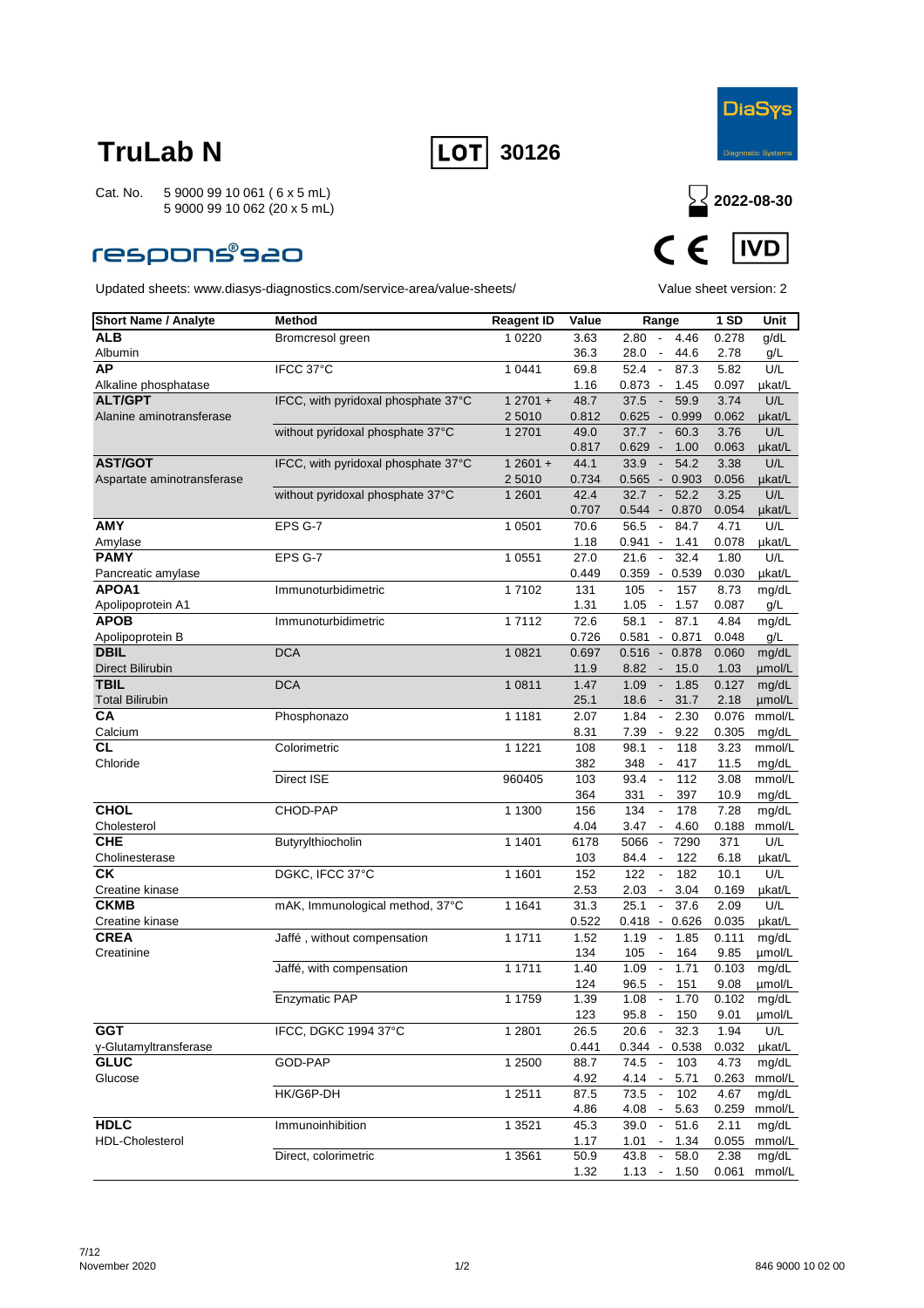



### **respons®s20**

Updated sheets: www.diasys-diagnostics.com/service-area/value-sheets/ Value sheet version: 2



| <b>Short Name / Analyte</b> | Method                          | <b>Reagent ID</b>   | Value | Range                                     | 1 SD  | Unit         |
|-----------------------------|---------------------------------|---------------------|-------|-------------------------------------------|-------|--------------|
| <b>HBUT</b>                 | β-HBDH / Diaphorase 37°C        | 1 3701              | 0.294 | $0.235 - 0.353$                           | 0.020 | mmol/L       |
| β-Hydroxybutyrate           |                                 |                     | 3.06  | 3.67<br>2.45<br>$\overline{\phantom{a}}$  | 0.204 | mg/dL        |
|                             | β-HBDH 37°C                     | 1 3711              | 0.331 | 0.265<br>$-0.397$                         | 0.022 | mmol/L       |
|                             |                                 |                     | 3.45  | 2.76<br>4.13<br>$\sim$                    | 0.230 | mg/dL        |
| lgA                         | Immunoturbidimetric             | 17202               | 183   | 139<br>227<br>$\overline{\phantom{a}}$    | 14.6  | mg/dL        |
| Immunoglobulin A            |                                 |                     | 1.83  | 1.39<br>2.27<br>$\overline{\phantom{a}}$  | 0.146 | g/L          |
| IgE                         | Immunoturbidimetric             | 17239               | 91.7  | 73.4<br>110<br>$\overline{\phantom{a}}$   | 6.11  | IU/mL        |
| Immunoglobulin E            |                                 |                     | 220   | 176<br>264<br>$\overline{\phantom{a}}$    | 14.7  | ng/mL        |
| lgG                         | Immunoturbidimetric             | 17212               | 874   | 699<br>1049                               | 58.3  | mg/dL        |
| Immunoglobulin G            |                                 |                     | 8.74  | 6.99<br>10.5<br>$\overline{\phantom{a}}$  | 0.583 | g/L          |
| lgM                         | Immunoturbidimetric             | 17222               | 82.7  | 59.5<br>106<br>$\overline{\phantom{a}}$   | 7.72  | mg/dL        |
| Immunoglobulin M            |                                 |                     | 0.827 | $0.595 -$<br>1.06                         | 0.077 | g/L          |
| <b>FE</b>                   | Ferene                          | 1 1911              | 84.4  | 72.6<br>96.2<br>$\overline{\phantom{a}}$  | 3.94  | $\mu$ g/dL   |
| Iron                        |                                 |                     | 15.1  | $13.0 -$<br>17.2                          | 0.705 | umol/L       |
| <b>LACT</b>                 | LDH UV                          | 1 4001              | 11.4  | 9.01<br>13.8<br>$\blacksquare$            | 0.798 | mg/dL        |
| Lactate                     |                                 |                     | 1.27  | 1.000<br>1.53<br>$\overline{\phantom{a}}$ | 0.089 | mmol/L       |
| LDH                         | IFCC, DGKC 1994 37°C            | 1 4 2 1 1           | 144   | 118<br>170<br>$\Box$                      | 8.62  | U/L          |
| Lactate dehydrogenase       |                                 |                     | 2.39  | 1.96<br>2.83<br>$\overline{\phantom{a}}$  | 0.144 | µkat/L       |
| <b>LDLC</b>                 | Homogenous Select, TruCal Lipid | 1 4 1 2 1           | 84.3  | 72.5<br>96.1<br>$\overline{\phantom{a}}$  | 3.93  | mg/dL        |
| <b>LDL-Cholesterol</b>      |                                 |                     | 2.18  | 1.87<br>2.49<br>$\overline{\phantom{a}}$  | 0.102 | mmol/L       |
|                             | Direct, colorimetric            | 1 4131              | 83.3  | 95.0<br>71.6<br>$\overline{\phantom{a}}$  | 3.89  | mg/dL        |
|                             |                                 |                     | 2.15  | 1.85<br>2.46<br>$\overline{\phantom{a}}$  | 0.101 | mmol/L       |
| <b>LPS</b>                  | Colorimetric                    | 1 4 3 2 1           | 51.0  | 40.8<br>$\sim$<br>61.2                    | 3.40  | U/L          |
| Lipase                      |                                 |                     | 0.850 | $0.680 -$<br>1.02                         | 0.057 | µkat/L       |
| $\mathbf{L}$                | Direct ISE                      | 960406              | 0.912 | 1.04<br>$0.784 -$                         | 0.043 | mmol/L       |
| Lithium                     |                                 |                     | 0.633 | $0.544 - 0.722$                           | 0.030 | mg/dL        |
| ΜG                          | Xylidyl blue                    | 14610               | 0.814 | $0.684 - 0.944$                           | 0.043 | mmol/L       |
| Magnesium                   |                                 |                     | 1.98  | 1.66<br>2.30<br>$\sim$                    | 0.106 | mg/dL        |
| PO <sub>3</sub>             | Molybdate UV                    | $\overline{1}$ 5211 | 2.93  | 2.40<br>3.46<br>$\overline{\phantom{a}}$  | 0.176 | mg/dL        |
| Phosphorus                  |                                 |                     | 0.945 | 0.775<br>1.12<br>$\sim$                   | 0.057 | mmol/L       |
| Κ                           | Enzymatic                       | 1 5221              | 3.89  | 3.54<br>4.24<br>$\overline{\phantom{a}}$  | 0.117 | mmol/L       |
| Potassium                   |                                 |                     | 15.2  | 13.8<br>16.6                              | 0.456 | mg/dL        |
|                             | Direct ISE                      | 960403              | 4.05  | 3.68<br>$\overline{\phantom{a}}$<br>4.41  | 0.121 | mmol/L       |
|                             |                                 |                     | 15.8  | 17.3<br>14.4<br>$\sim$                    | 0.475 | mg/dL        |
| Na                          | Enzymatic                       | 1 4808              | 131   | 124<br>139<br>$\overline{\phantom{a}}$    | 2.63  | mmol/L       |
| Sodium                      |                                 |                     | 302   | 284<br>320<br>$\overline{\phantom{a}}$    | 6.04  | mg/dL        |
|                             | Direct ISE                      | 960402              | 136   | 128<br>144<br>$\overline{\phantom{a}}$    | 2.71  | mmol/L       |
|                             |                                 |                     | 312   | 293<br>331<br>$\overline{\phantom{a}}$    | 6.24  | mg/dL        |
| <b>TP</b>                   | Biuret, with sample blank       | 1 2 3 1 1           | 5.85  | 5.21<br>6.49<br>$\overline{\phantom{a}}$  | 0.215 | g/dL         |
| <b>Total Protein</b>        |                                 |                     | 58.5  | 52.1<br>64.9<br>$\overline{\phantom{a}}$  | 2.15  | g/L          |
| <b>TRF</b>                  | Immunoturbidimetric             | 17252               | 227   | 182<br>272<br>$\overline{\phantom{a}}$    | 15.1  | mg/dL        |
| Transferrin                 |                                 |                     | 2.27  | 1.82<br>2.72<br>$\overline{\phantom{a}}$  | 0.151 | g/L          |
| <b>TRIG</b>                 | GPO-PAP                         | 15710               | 94.8  | 77.7<br>112<br>$\sim$                     | 5.69  | mg/dL        |
| Triglycerides               |                                 |                     | 1.07  | $0.875 - 1.26$                            |       | 0.064 mmol/L |
| <b>UIBC</b>                 | Ferene                          | 1 1921              | 226   | 181<br>271                                | 15.1  | $\mu$ g/dL   |
| Unsat.Iron Binding Cap.     |                                 |                     | 40.5  | 32.4<br>$\sim$<br>48.6                    | 2.70  | µmol/L       |
|                             | For reagent lots $\geq$ 29398   | 1 1921              | 258   | 206<br>$\overline{\phantom{a}}$<br>310    | 17.2  | µg/dL        |
|                             |                                 |                     | 46.2  | $37.0 -$<br>55.4                          | 3.08  | µmol/L       |
| <b>UREA</b>                 | Urease UV                       | 1 3101              | 35.7  | 27.9<br>$\sim$<br>43.6                    | 2.62  | mg/dL        |
| Urea                        |                                 |                     | 5.95  | 4.64 -<br>7.26                            | 0.436 | mmol/L       |
| UA                          | <b>TOOS</b>                     | 1 3001              | 4.99  | 4.29<br>5.69<br>$\sim$                    | 0.233 | mg/dL        |
| Uric Acid                   |                                 |                     | 297   | 255<br>338<br>$\blacksquare$              | 13.9  | umol/L       |



DiaSys Diagnostic Systems GmbH Alte Strasse 9 65558 Holzheim Germany

www.diasys-diagnostics.com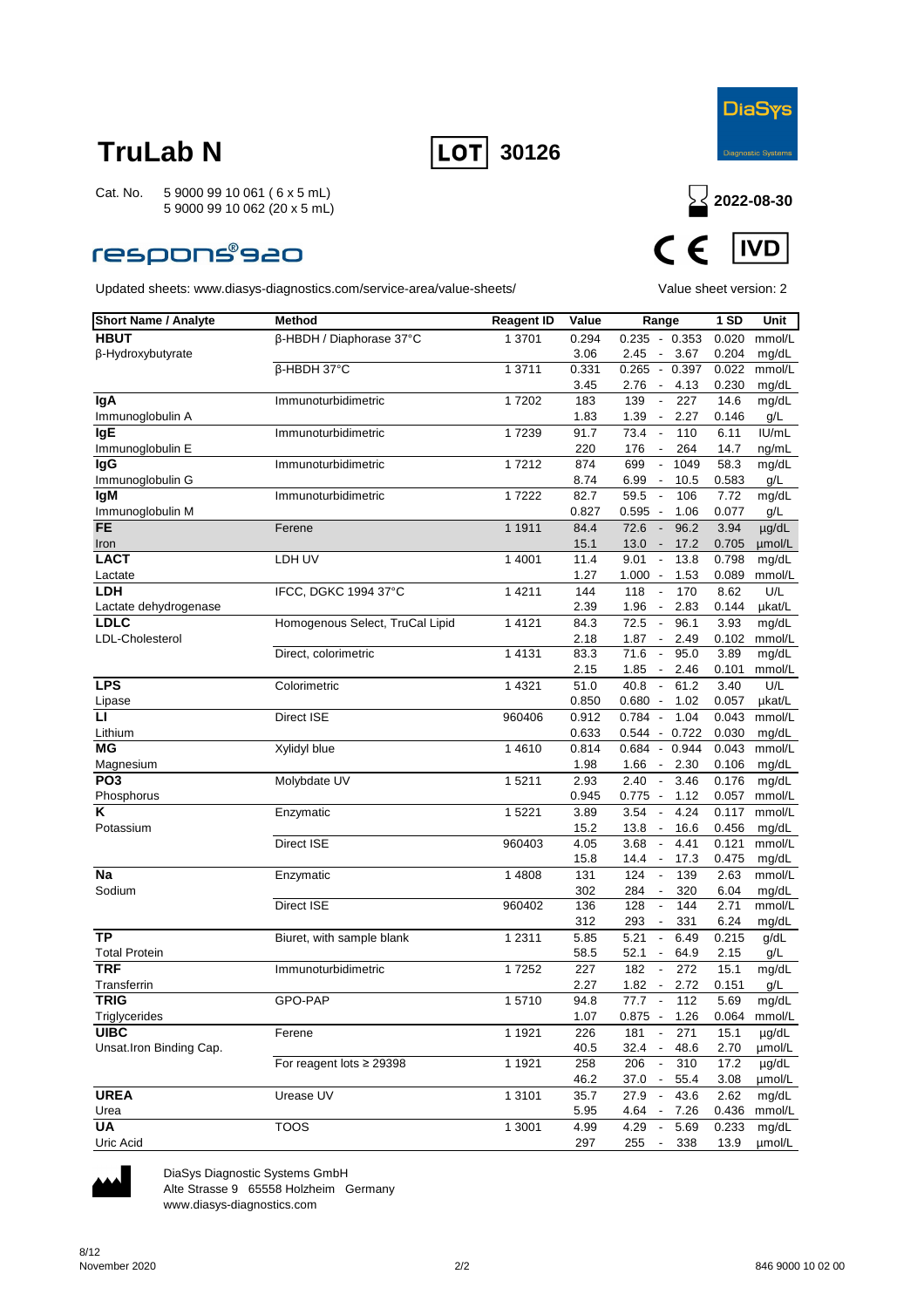



### **respons®940**



| <b>Short Name / Analyte</b>            | <b>Method</b>                       | <b>Reagent ID</b>  | Value        | Range                                                                        | 1 SD          | Unit             |
|----------------------------------------|-------------------------------------|--------------------|--------------|------------------------------------------------------------------------------|---------------|------------------|
| ALB                                    | Bromcresol green                    | 1 0 2 2 0          | 3.63         | 2.80<br>4.46<br>$\overline{\phantom{a}}$                                     | 0.278         | g/dL             |
| Albumin                                |                                     |                    | 36.3         | 28.0<br>44.6                                                                 | 2.78          | g/L              |
| АP                                     | IFCC 37°C                           | 1 0441             | 69.8         | 52.4<br>$\sim$<br>87.3                                                       | 5.82          | U/L              |
| Alkaline phosphatase                   |                                     |                    | 1.16         | $0.873 -$<br>1.45                                                            | 0.097         | µkat/L           |
| <b>ALT/GPT</b>                         | IFCC, with pyridoxal phosphate 37°C | $12701 +$          | 48.7         | 59.9<br>37.5<br>$\overline{\phantom{a}}$                                     | 3.74          | U/L              |
| Alanine aminotransferase               |                                     | 2 5010             | 0.812        | 0.625<br>0.999<br>$\sim$                                                     | 0.062         | µkat/L           |
|                                        | without pyridoxal phosphate 37°C    | 1 2701             | 49.0         | 37.7<br>60.3                                                                 | 3.76          | U/L              |
|                                        |                                     |                    | 0.817        | 0.629<br>1.00<br>$\sim$                                                      | 0.063         | µkat/L           |
| <b>AST/GOT</b>                         | IFCC, with pyridoxal phosphate 37°C | $12601 +$          | 44.1         | 33.9<br>54.2<br>$\overline{\phantom{a}}$                                     | 3.38          | U/L              |
| Aspartate aminotransferase             |                                     | 2 5010             | 0.734        | 0.565<br>$-0.903$                                                            | 0.056         | µkat/L           |
|                                        | without pyridoxal phosphate 37°C    | 1 2 6 0 1          | 42.4         | 32.7<br>52.2<br>$\sim$                                                       | 3.25          | U/L              |
|                                        |                                     |                    | 0.707        | 0.544<br>$-0.870$                                                            | 0.054         | µkat/L           |
| <b>AMY</b>                             | EPS G-7                             | 1 0501             | 70.6         | 56.5<br>84.7<br>$\overline{\phantom{a}}$                                     | 4.71          | U/L              |
| Amylase                                |                                     |                    | 1.18         | 0.941 -<br>1.41                                                              | 0.078         | µkat/L           |
| <b>PAMY</b>                            | EPS G-7                             | 1 0551             | 27.0         | 21.6<br>32.4<br>$\overline{\phantom{a}}$                                     | 1.80          | U/L              |
| Pancreatic amylase                     |                                     |                    | 0.449        | $0.359 - 0.539$                                                              | 0.030         | µkat/L           |
| APOA1                                  | Immunoturbidimetric                 | 17102              | 131          | 105<br>157<br>$\overline{\phantom{a}}$                                       | 8.73          | mg/dL            |
| Apolipoprotein A1                      |                                     |                    | 1.31         | 1.05<br>1.57<br>$\overline{\phantom{a}}$                                     | 0.087         | g/L              |
| <b>APOB</b>                            | Immunoturbidimetric                 | $\frac{1}{1}$ 7112 | 72.6         | 87.1<br>58.1<br>$\blacksquare$                                               | 4.84          | mg/dL            |
| Apolipoprotein B                       | <b>DCA</b>                          |                    | 0.726        | $0.581 - 0.871$                                                              | 0.048         | g/L              |
| <b>DBIL</b>                            |                                     | 1 0 8 2 1          | 0.697        | 0.878<br>0.516<br>$\sim$<br>8.82                                             | 0.060         | mg/dL<br>umol/L  |
| <b>Direct Bilirubin</b><br><b>TBIL</b> | <b>DCA</b>                          | 1 0811             | 11.9<br>1.47 | 15.0<br>$\overline{\phantom{a}}$<br>1.09<br>1.85<br>$\overline{\phantom{a}}$ | 1.03<br>0.127 | mg/dL            |
| <b>Total Bilirubin</b>                 |                                     |                    | 25.1         |                                                                              | 2.18          |                  |
| СA                                     | Phosphonazo                         | 1 1 1 8 1          | 2.07         | 31.7<br>18.6<br>$\sim$<br>1.84<br>2.30<br>$\overline{\phantom{a}}$           | 0.076         | umol/L<br>mmol/L |
| Calcium                                |                                     |                    | 8.31         | 7.39<br>9.22<br>$\overline{\phantom{a}}$                                     | 0.305         | mg/dL            |
| <b>CL</b>                              | Colorimetric                        | 1 1 2 2 1          | 108          | 98.1<br>118<br>$\overline{\phantom{a}}$                                      | 3.23          | mmol/L           |
| Chloride                               |                                     |                    | 382          | 348<br>417                                                                   | 11.5          | mg/dL            |
|                                        | Direct ISE                          | 960405             | 103          | 93.4<br>$\sim$<br>112                                                        | 3.08          | mmol/L           |
|                                        |                                     |                    | 364          | 331<br>397<br>$\overline{\phantom{a}}$                                       | 10.9          | mg/dL            |
| <b>CHOL</b>                            | CHOD-PAP                            | 1 1300             | 156          | 134<br>178<br>$\overline{\phantom{a}}$                                       | 7.28          | mg/dL            |
| Cholesterol                            |                                     |                    | 4.04         | 3.47<br>4.60<br>$\overline{\phantom{a}}$                                     | 0.188         | mmol/L           |
| <b>CHE</b>                             | Butyrylthiocholin                   | 1 1401             | 6178         | 5066<br>7290<br>$\overline{\phantom{a}}$                                     | 371           | U/L              |
| Cholinesterase                         |                                     |                    | 103          | 84.4<br>122<br>$\overline{\phantom{a}}$                                      | 6.18          | µkat/L           |
| СK                                     | DGKC, IFCC 37°C                     | 1 1601             | 152          | 122<br>182<br>$\overline{\phantom{a}}$                                       | 10.1          | U/L              |
| Creatine kinase                        |                                     |                    | 2.53         | 2.03<br>3.04<br>$\overline{\phantom{a}}$                                     | 0.169         | µkat/L           |
| <b>CKMB</b>                            | mAK, Immunological method, 37°C     | 1 1 6 4 1          | 31.3         | 25.1<br>37.6<br>$\blacksquare$                                               | 2.09          | U/L              |
| Creatine kinase                        |                                     |                    | 0.522        | $0.418 -$<br>0.626                                                           | 0.035         | µkat/L           |
| <b>CREA</b>                            | Jaffé, without compensation         | 1 1711             | 1.52         | 1.19<br>1.85<br>$\overline{\phantom{a}}$                                     | 0.111         | mg/dL            |
| Creatinine                             |                                     |                    | 134          | 105<br>164<br>$\overline{\phantom{a}}$                                       | 9.85          | µmol/L           |
|                                        | Jaffé, with compensation            | 1 1711             | 1.40         | 1.09<br>1.71                                                                 | 0.103         | mg/dL            |
|                                        |                                     |                    | 124          | 96.5<br>151<br>$\overline{\phantom{a}}$                                      | 9.08          | umol/L           |
|                                        | <b>Enzymatic PAP</b>                | 1 1759             | 1.39         | 1.08<br>1.70<br>$\blacksquare$                                               | 0.102         | mg/dL            |
|                                        |                                     |                    | 123          | $95.8 -$<br>150                                                              | 9.01          | µmol/L           |
| <b>GGT</b>                             | IFCC, DGKC 1994 37°C                | 1 2 8 0 1          | 26.5         | 20.6<br>$\sim$<br>32.3                                                       | 1.94          | U/L              |
| y-Glutamyltransferase                  |                                     |                    | 0.441        | $0.344 - 0.538$                                                              | 0.032         | µkat/L           |
| <b>GLUC</b>                            | GOD-PAP                             | 1 2500             | 88.7         | 74.5 -<br>103                                                                | 4.73          | mg/dL            |
| Glucose                                |                                     |                    | 4.92         | 4.14<br>5.71<br>$\sim$                                                       | 0.263         | mmol/L           |
|                                        | HK/G6P-DH                           | 1 2511             | 87.5         | 73.5<br>102<br>$\overline{\phantom{a}}$                                      | 4.67          | mg/dL            |
|                                        |                                     |                    | 4.86         | 4.08<br>5.63                                                                 | 0.259         | mmol/L           |
| <b>HDLC</b>                            | Immunoinhibition                    | 1 3 5 2 1          | 45.3         | 39.0<br>51.6<br>$\sim$                                                       | 2.11          | mg/dL            |
| HDL-Cholesterol                        |                                     |                    | 1.17         | $1.01 -$<br>1.34                                                             | 0.055         | mmol/L           |
|                                        | Direct, colorimetric                | 1 3561             | 50.9         | 43.8<br>58.0<br>74                                                           | 2.38          | mg/dL            |
|                                        |                                     |                    | 1.32         | 1.13<br>$\sim$<br>1.50                                                       | 0.061         | mmol/L           |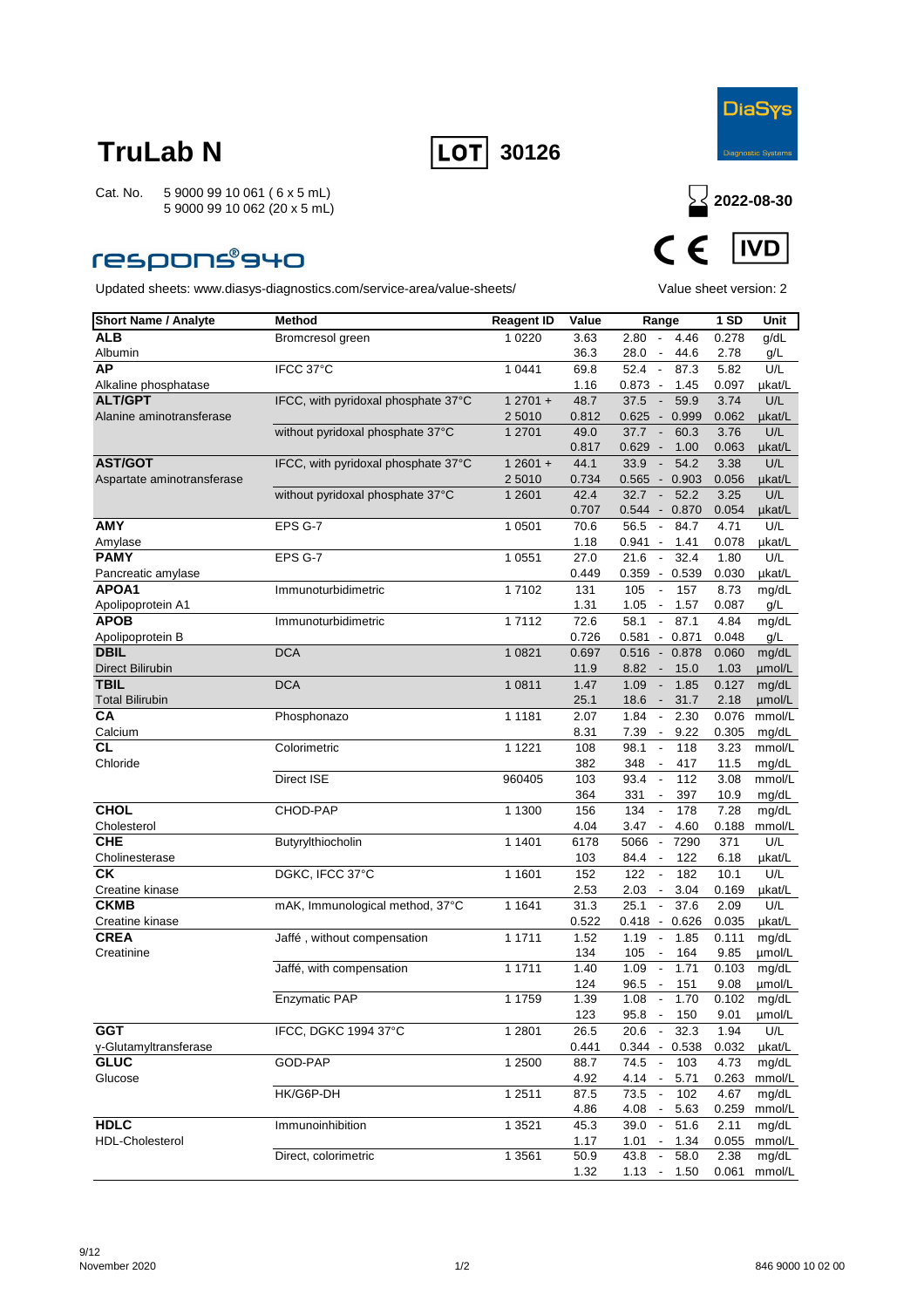



### **respons®940**

Updated sheets: www.diasys-diagnostics.com/service-area/value-sheets/ Value sheet version: 2



| <b>Short Name / Analyte</b>            | Method                          | <b>Reagent ID</b> | Value       | Range                                     | 1 SD         | Unit                 |
|----------------------------------------|---------------------------------|-------------------|-------------|-------------------------------------------|--------------|----------------------|
| <b>HBUT</b>                            | β-HBDH / Diaphorase 37°C        | 1 3701            | 0.294       | $0.235 - 0.353$                           | 0.020        | mmol/L               |
| β-Hydroxybutyrate                      |                                 |                   | 3.06        | 3.67<br>2.45<br>$\overline{\phantom{a}}$  | 0.204        | mg/dL                |
|                                        | β-HBDH 37°C                     | 1 3711            | 0.331       | 0.265<br>0.397<br>$\sim$                  | 0.022        | mmol/L               |
|                                        |                                 |                   | 3.45        | 2.76<br>4.13<br>$\sim$                    | 0.230        | mg/dL                |
| lgA                                    | Immunoturbidimetric             | 17202             | 183         | 139<br>227<br>$\overline{\phantom{a}}$    | 14.6         | mg/dL                |
| Immunoglobulin A                       |                                 |                   | 1.83        | 1.39<br>2.27<br>$\overline{\phantom{a}}$  | 0.146        | g/L                  |
| <b>IgE</b>                             | Immunoturbidimetric             | 17239             | 91.7        | 73.4<br>110<br>$\overline{\phantom{a}}$   | 6.11         | IU/mL                |
| Immunoglobulin E                       |                                 |                   | 220         | 176<br>264<br>$\overline{\phantom{a}}$    | 14.7         | ng/mL                |
| lgG                                    | Immunoturbidimetric             | 17212             | 874         | 699<br>1049<br>$\overline{\phantom{a}}$   | 58.3         | mg/dL                |
| Immunoglobulin G                       |                                 |                   | 8.74        | 6.99<br>10.5<br>$\overline{\phantom{a}}$  | 0.583        | g/L                  |
| lgM                                    | Immunoturbidimetric             | 17222             | 82.7        | 59.5<br>106<br>$\overline{\phantom{a}}$   | 7.72         | mg/dL                |
| Immunoglobulin M                       |                                 |                   | 0.827       | $0.595 -$<br>1.06                         | 0.077        | g/L                  |
| <b>FE</b>                              | Ferene                          | 1 1911            | 84.4        | 72.6<br>96.2<br>$\overline{\phantom{a}}$  | 3.94         | $\mu$ g/dL           |
| Iron                                   |                                 |                   | 15.1        | $13.0 -$<br>17.2                          | 0.705        | umol/L               |
| <b>LACT</b>                            | LDH UV                          | 1 4001            | 11.4        | 9.01<br>13.8<br>$\overline{\phantom{a}}$  | 0.798        | mg/dL                |
| Lactate                                |                                 |                   | 1.27        | 1.000<br>1.53<br>$\overline{\phantom{a}}$ | 0.089        | mmol/L               |
| LDH                                    | IFCC, DGKC 1994 37°C            | 1 4 2 1 1         | 144         | 118<br>$\overline{\phantom{a}}$<br>170    | 8.62         | U/L                  |
| Lactate dehydrogenase                  |                                 |                   | 2.39        | 1.96<br>2.83<br>$\overline{\phantom{a}}$  | 0.144        | µkat/L               |
| <b>LDLC</b>                            | Homogenous Select, TruCal Lipid | 1 4 1 2 1         | 84.3        | 72.5<br>96.1<br>$\overline{\phantom{a}}$  | 3.93         | mg/dL                |
| <b>LDL-Cholesterol</b>                 |                                 |                   | 2.18        | 1.87<br>2.49<br>$\blacksquare$            | 0.102        | mmol/L               |
|                                        | Direct, colorimetric            | 1 4 1 3 1         | 83.3        | 71.6<br>95.0<br>$\overline{\phantom{a}}$  | 3.89         | mg/dL                |
|                                        |                                 |                   | 2.15        | 1.85<br>2.46<br>$\overline{\phantom{a}}$  | 0.101        | mmol/L               |
| <b>LPS</b>                             | Colorimetric                    | 1 4 3 2 1         | 51.0        | 40.8<br>$\mathbb{Z}$<br>61.2              | 3.40         | U/L                  |
| Lipase                                 |                                 |                   | 0.850       | $0.680 -$<br>1.02                         | 0.057        | µkat/L               |
| ū                                      | <b>Direct ISE</b>               | 960406            | 0.912       | $0.784 -$<br>1.04                         | 0.043        | mmol/L               |
| Lithium                                |                                 |                   | 0.633       | $0.544 - 0.722$                           | 0.030        | mg/dL                |
| <b>MG</b>                              | Xylidyl blue                    | 14610             | 0.814       | $0.684 - 0.944$                           | 0.043        | mmol/L               |
| Magnesium                              |                                 |                   | 1.98        | 1.66<br>2.30<br>$\sim$                    | 0.106        | mg/dL                |
| PO <sub>3</sub>                        | Molybdate UV                    | 15211             | 2.93        | 3.46<br>2.40<br>$\overline{\phantom{a}}$  | 0.176        | mg/dL                |
| Phosphorus                             |                                 |                   | 0.945       | 0.775<br>1.12<br>$\sim$                   | 0.057        | mmol/L               |
| Κ                                      | Enzymatic                       | 1 5221            | 3.89        | 3.54<br>4.24<br>$\overline{\phantom{a}}$  | 0.117        | mmol/L               |
| Potassium                              |                                 |                   | 15.2        | 13.8<br>16.6                              | 0.456        | mg/dL                |
|                                        | <b>Direct ISE</b>               | 960403            | 4.05        | 3.68<br>$\blacksquare$<br>4.41            | 0.121        | mmol/L               |
|                                        |                                 |                   | 15.8        | 17.3<br>14.4<br>$\overline{\phantom{a}}$  | 0.475        | mg/dL                |
| Na                                     | Enzymatic                       | 1 4808            | 131         | 124<br>139<br>$\overline{\phantom{a}}$    | 2.63         | mmol/L               |
| Sodium                                 |                                 |                   | 302         | 284<br>320<br>$\overline{\phantom{a}}$    | 6.04         | mg/dL                |
|                                        | Direct ISE                      | 960402            | 136         | 128<br>144<br>$\blacksquare$              | 2.71         | mmol/L               |
| <b>TP</b>                              |                                 |                   | 312         | 293<br>331<br>$\overline{\phantom{a}}$    | 6.24         | mg/dL                |
|                                        | Biuret, with sample blank       | 1 2 3 1 1         | 5.85        | 5.21<br>6.49<br>$\overline{\phantom{a}}$  | 0.215        | g/dL                 |
| <b>Total Protein</b><br><b>TRF</b>     |                                 |                   | 58.5        | 52.1<br>64.9<br>$\overline{\phantom{a}}$  | 2.15         | g/L                  |
|                                        | Immunoturbidimetric             | 17252             | 227         | 182<br>272<br>$\overline{\phantom{a}}$    | 15.1         | mg/dL                |
| Transferrin<br>TRIG                    |                                 |                   | 2.27        | 1.82<br>2.72<br>$\overline{\phantom{a}}$  | 0.151        | g/L                  |
|                                        | GPO-PAP                         | 15710             | 94.8        | 77.7<br>112<br>$\sim$                     | 5.69         | mg/dL                |
| Triglycerides                          |                                 |                   | 1.07        | $0.875 - 1.26$                            |              | 0.064 mmol/L         |
| <b>UIBC</b><br>Unsat.Iron Binding Cap. | Ferene                          | 1 1921            | 226<br>40.5 | 181<br>271<br>32.4<br>$\sim$<br>48.6      | 15.1<br>2.70 | $\mu$ g/dL<br>µmol/L |
|                                        | For reagent lots $\geq$ 29398   | 1 1921            | 258         | 206<br>$\overline{\phantom{a}}$<br>310    | 17.2         | µg/dL                |
|                                        |                                 |                   | 46.2        | 37.0 -<br>55.4                            | 3.08         | µmol/L               |
| <b>UREA</b>                            | Urease UV                       | 1 3101            | 35.7        | 27.9<br>$\sim$<br>43.6                    | 2.62         | mg/dL                |
| Urea                                   |                                 |                   | 5.95        | 4.64 -<br>7.26                            | 0.436        | mmol/L               |
| <b>UA</b>                              | <b>TOOS</b>                     | 1 3001            | 4.99        | 4.29<br>5.69<br>$\sim$                    | 0.233        | mg/dL                |
| Uric Acid                              |                                 |                   | 297         | 255<br>338<br>$\overline{\phantom{a}}$    | 13.9         | umol/L               |



DiaSys Diagnostic Systems GmbH Alte Strasse 9 65558 Holzheim Germany

www.diasys-diagnostics.com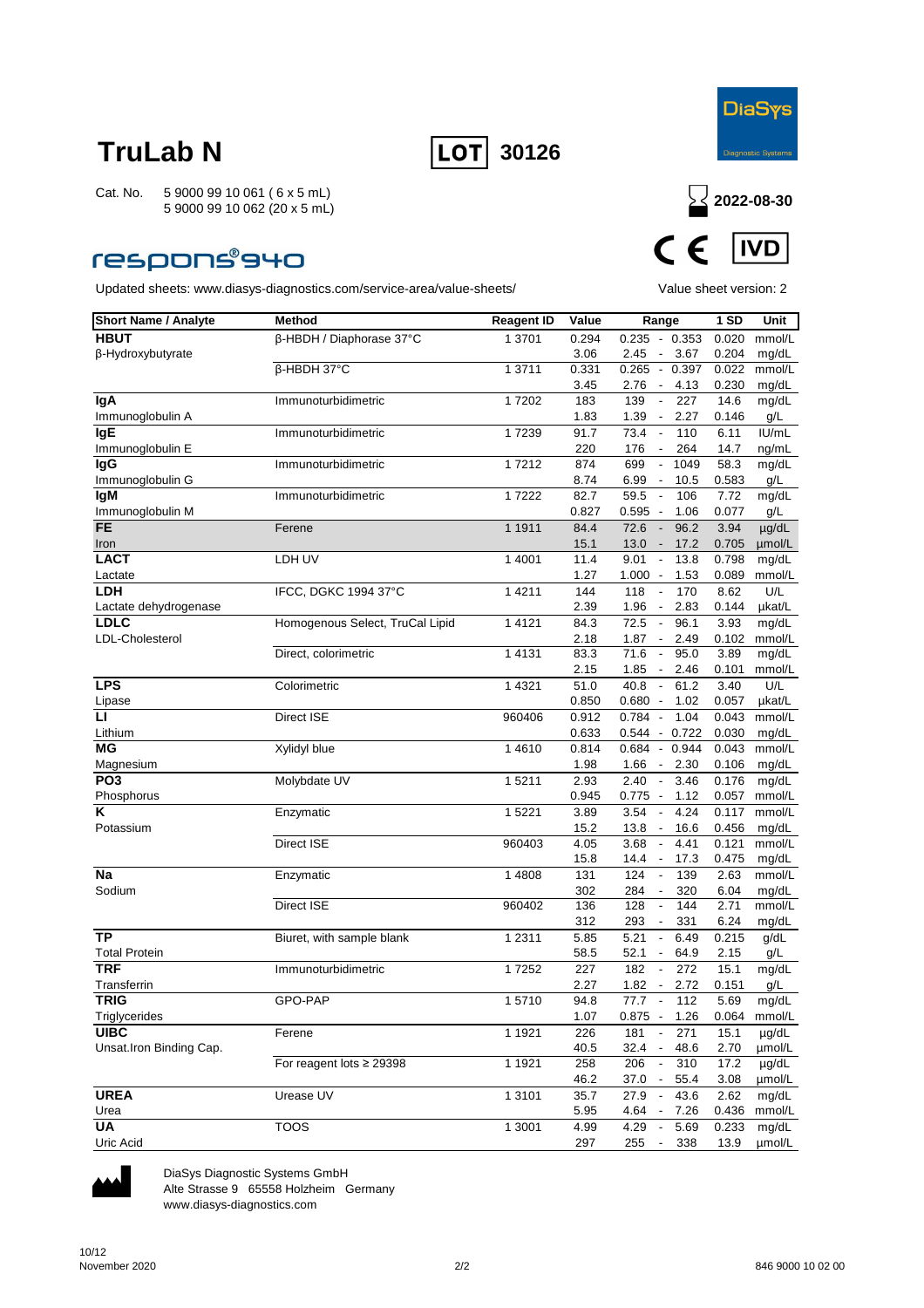



Cat. No. 5 9000 99 10 061 ( 6 x 5 mL) 5 9000 99 10 062 (20 x 5 mL)

# **BioMajesty®**



| <b>Short Name / Analyte</b>            | <b>Method</b>                       | <b>Reagent ID</b> | Value        | Range                                                                     | 1 SD          | Unit             |
|----------------------------------------|-------------------------------------|-------------------|--------------|---------------------------------------------------------------------------|---------------|------------------|
| <b>ALB</b>                             | Bromcresol green                    | 1 0 2 2 0         | 3.63         | 2.80<br>$\sim$<br>4.46                                                    | 0.278         | g/dL             |
| Albumin                                |                                     |                   | 36.3         | 28.0<br>$\overline{\phantom{a}}$<br>44.6                                  | 2.78          | g/L              |
| AP                                     | IFCC 37°C                           | 1 0 4 4 1         | 69.8         | 52.4<br>87.3<br>$\blacksquare$                                            | 5.82          | U/L              |
| Alkaline phosphatase                   |                                     |                   | 1.16         | 0.873<br>$\sim$<br>1.45                                                   | 0.097         | µkat/L           |
| <b>ALT/GPT</b>                         | IFCC, with pyridoxal phosphate 37°C | $12701 +$         | 48.7         | 37.5<br>59.9<br>$\overline{\phantom{a}}$                                  | 3.74          | U/L              |
| Alanine aminotransferase               |                                     | 2 5010            | 0.812        | 0.625<br>0.999<br>$\sim$                                                  | 0.062         | µkat/L           |
|                                        | without pyridoxal phosphate 37°C    | 1 2701            | 49.0         | 37.7<br>60.3<br>$\overline{\phantom{a}}$                                  | 3.76          | U/L              |
|                                        |                                     |                   | 0.817        | 0.629<br>1.00<br>$\overline{\phantom{a}}$                                 | 0.063         | µkat/L           |
| <b>AST/GOT</b>                         | IFCC, with pyridoxal phosphate 37°C | $12601 +$         | 44.1         | 33.9<br>54.2<br>$\overline{\phantom{a}}$                                  | 3.38          | U/L              |
| Aspartate aminotransferase             |                                     | 2 5010            | 0.734        | 0.565<br>0.903<br>$\sim$                                                  | 0.056         | µkat/L           |
|                                        | without pyridoxal phosphate 37°C    | 1 2 6 0 1         | 42.4         | 32.7<br>52.2<br>$\blacksquare$                                            | 3.25          | U/L              |
|                                        |                                     |                   | 0.707        | 0.544<br>0.870<br>$\overline{\phantom{a}}$                                | 0.054         | µkat/L           |
| <b>AMY</b>                             | EPS G-7                             | 1 0501            | 70.6         | 56.5<br>84.7<br>$\blacksquare$                                            | 4.71          | U/L              |
| Amylase                                |                                     |                   | 1.18         | 0.941<br>$\overline{\phantom{a}}$<br>1.41                                 | 0.078         | µkat/L           |
| <b>PAMY</b>                            | EPS G-7                             | 1 0 5 5 1         | 27.0         | 32.4<br>21.6<br>$\overline{\phantom{a}}$                                  | 1.80          | U/L              |
| Pancreatic amylase                     |                                     |                   | 0.449        | 0.359<br>$-0.539$                                                         | 0.030         | µkat/L           |
| APOA1                                  | Immunoturbidimetric                 | 17102             | 131          | 105<br>157<br>$\overline{\phantom{a}}$                                    | 8.73          | mg/dL            |
| Apolipoprotein A1<br><b>APOB</b>       |                                     |                   | 1.31<br>72.6 | 1.05<br>1.57<br>$\overline{\phantom{a}}$<br>87.1                          | 0.087         | g/L              |
|                                        | Immunoturbidimetric                 | 17112             | 0.726        | 58.1<br>$\blacksquare$                                                    | 4.84          | mg/dL            |
| Apolipoprotein B<br><b>DBIL</b>        | <b>DCA</b>                          |                   |              | $0.581 - 0.871$                                                           | 0.048         | g/L              |
|                                        |                                     | 1 0 8 2 1         | 0.697        | 0.516<br>0.878<br>$\mathcal{L}_{\mathcal{A}}$<br>$\overline{\phantom{a}}$ | 0.060         | mg/dL            |
| <b>Direct Bilirubin</b><br><b>TBIL</b> | <b>DCA</b>                          | 1 0811            | 11.9<br>1.47 | 8.82<br>15.0<br>1.09<br>1.85                                              | 1.03<br>0.127 | µmol/L           |
|                                        |                                     |                   |              | $\blacksquare$<br>$\overline{\phantom{a}}$                                |               | mg/dL            |
| <b>Total Bilirubin</b><br>СA           | Phosphonazo                         | 1 1 1 8 1         | 25.1<br>2.07 | 31.7<br>18.6<br>1.84<br>2.30<br>$\overline{\phantom{a}}$                  | 2.18<br>0.076 | umol/L<br>mmol/L |
| Calcium                                |                                     |                   | 8.31         | 7.39<br>9.22<br>$\overline{\phantom{a}}$                                  | 0.305         | mg/dL            |
| <b>CL</b>                              | <b>Indirect ISE</b>                 | 980132            | 102          | 92.8<br>111<br>$\Box$                                                     | 3.06          | mmol/L           |
| Chloride                               |                                     |                   | 362          | 329<br>394<br>$\blacksquare$                                              | 10.9          | mg/dL            |
| <b>CHOL</b>                            | CHOD-PAP                            | 1 1300            | 156          | 134<br>$\Box$<br>178                                                      | 7.28          | mg/dL            |
| Cholesterol                            |                                     |                   | 4.04         | 3.47<br>4.60<br>$\overline{\phantom{a}}$                                  | 0.188         | mmol/L           |
| <b>CHE</b>                             | Butyrylthiocholin                   | 1 1401            | 6178         | 5066<br>$\overline{\phantom{a}}$<br>7290                                  | 371           | U/L              |
| Cholinesterase                         |                                     |                   | 103          | 122<br>84.4                                                               | 6.18          | µkat/L           |
| CK                                     | DGKC, IFCC 37°C                     | 1 1601            | 152          | 122<br>182<br>$\blacksquare$                                              | 10.1          | U/L              |
| Creatine kinase                        |                                     |                   | 2.53         | 2.03<br>3.04<br>$\blacksquare$                                            | 0.169         | µkat/L           |
| <b>CKMB</b>                            | mAK, Immunological method, 37°C     | 1 1 6 4 1         | 31.3         | 25.1<br>37.6<br>$\Box$                                                    | 2.09          | U/L              |
| Creatine kinase                        |                                     |                   | 0.522        | 0.626<br>0.418<br>$\overline{\phantom{a}}$                                | 0.035         | µkat/L           |
| <b>CREA</b>                            | Jaffé, without compensation         | 1 1711            | 1.52         | 1.19<br>1.85<br>$\blacksquare$                                            | 0.111         | mg/dL            |
| Creatinine                             |                                     |                   | 134          | 105<br>$\blacksquare$<br>164                                              | 9.85          | µmol/L           |
|                                        | Jaffé, with compensation            | 1 1711            | 1.40         | 1.09<br>1.71<br>$\overline{\phantom{a}}$                                  | 0.103         | mg/dL            |
|                                        |                                     |                   | 124          | 96.5<br>151<br>$\blacksquare$                                             | 9.08          | umol/L           |
|                                        | Enzymatic PAP                       | 1 1759            | 1.39         | 1.08<br>1.70<br>$\overline{\phantom{a}}$                                  | 0.102         | mg/dL            |
|                                        |                                     |                   | 123          | 95.8<br>$\overline{\phantom{a}}$<br>150                                   | 9.01          | µmol/L           |
| <b>GGT</b>                             | IFCC, DGKC 1994 37°C                | 1 2 8 0 1         | 26.5         | 32.3<br>20.6<br>$\blacksquare$                                            | 1.94          | U/L              |
| γ-Glutamyltransferase                  |                                     |                   | 0.441        | $0.344 - 0.538$                                                           | 0.032         | µkat/L           |
| <b>GLUC</b>                            | HK/G6P-DH                           | 1 2511            | 87.5         | 73.5<br>102<br>$\overline{\phantom{a}}$                                   | 4.67          | mg/dL            |
| Glucose                                |                                     |                   | 4.86         | 4.08<br>5.63<br>$\overline{\phantom{a}}$                                  | 0.259         | mmol/L           |
| <b>HDLC</b>                            | Immunoinhibition                    | 1 3521            | 45.3         | 39.0<br>$\Box$<br>51.6                                                    | 2.11          | mg/dL            |
| <b>HDL-Cholesterol</b>                 |                                     |                   | 1.17         | 1.01<br>1.34<br>$\overline{\phantom{a}}$                                  | 0.055         | mmol/L           |
|                                        | Direct, colorimetric                | 1 3561            | 50.9         | 43.8<br>$\Box$<br>58.0                                                    | 2.38          | mg/dL            |
|                                        |                                     |                   | 1.32         | 1.13<br>$\overline{\phantom{a}}$<br>1.50                                  | 0.061         | mmol/L           |